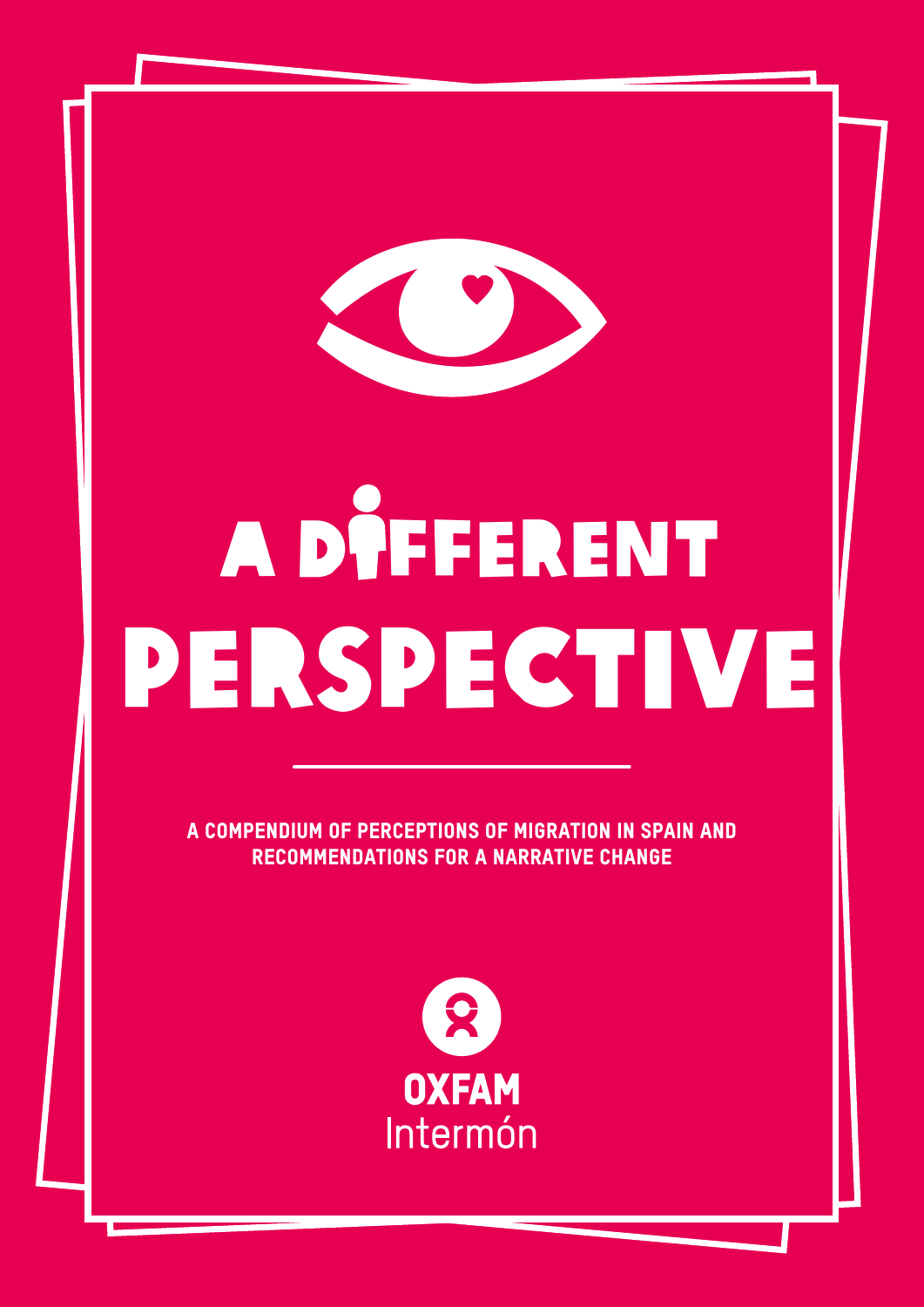

#### 1. Introduction

#### 2. The myth of polarization: attitudinal segmentation studies

#### 3. Perceptions of migration in Spain

#### 4. Key lessons learned

#### 5. A Different Perspective: Recommendations for a narrative change

#### 7. Annexes

Note on methodology that accompanies the document available [here](https://www.oxfamintermon.org/es/publicacion/la-otra-mirada)

| NOT" |  |
|------|--|
|      |  |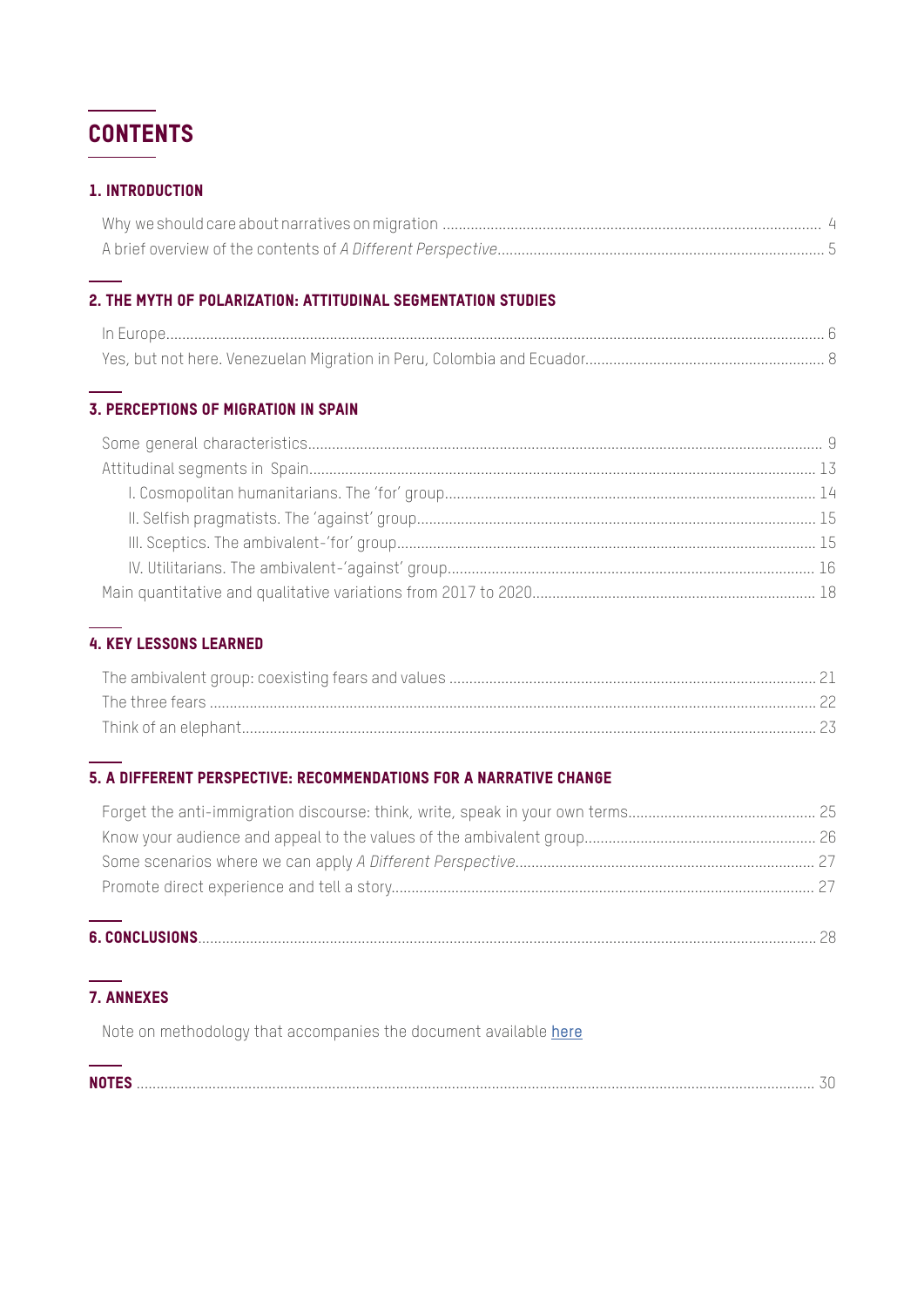### INDEX of Figures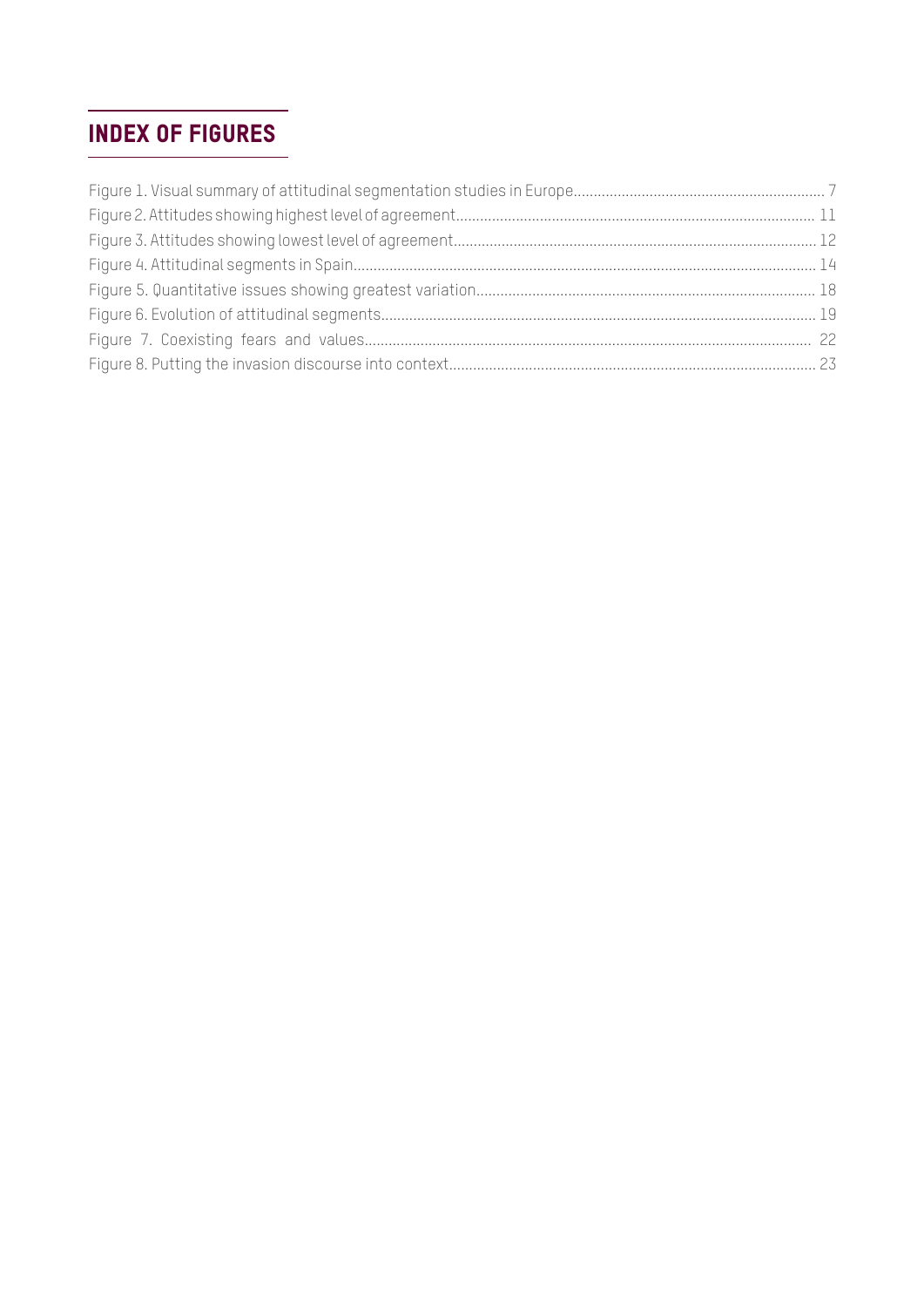## 1. Introduction

#### WHY WE SHOULD CARE ABOUT NARRATIVES ON MIGRATION

Narratives are the set of interrelated and commonly accepted ideas about a particular subject that are consolidated through the language, stories, images and messages we hear every day from different sources. 'We use narratives to make sense of the world: we rely on them as a means of ordering, simplifying, and attributing meaning to the information we receive and the events we experience.'1

The way in which migration is narrated, the words, images and concepts associated with it in public discourse, are not just abstract elements that harmlessly land in our common belief system. Rather, they shape the treatment that is dispensed to migrants or persons seeking refuge. 'Narratives are powerful because they have the potential to influence the beliefs and behaviors of individuals and shape institutional practices. They permeate our cultural, social, and political spheres and often play an important role in entrenching inequities. They can, for instance, perpetuate harmful beliefs about particular groups of people as well as inaccurately characterize the root causes of social issues and, as a corollary, what should or can be done about them.'2

Thus, negative narratives directly affect the lives of migrants and refugees, their families, and society as a whole in a very concrete way, because they hinder harmonious co-existence and limit the contribution and participation in the common good that migrants and refugees can make. These narratives can feed distorted perceptions, which in turn prevent much needed economic and social political changes, and encourage hate speech.

Certain narratives serve to perpetuate and justify individual and institutional racism, and also allow migration to be used as a scapegoat to cover up unresolved issues in host communities (inequality, social vulnerability, widespread precarious employment, lack of access to basic social services), thus preventing the spotlight from being placed on the true structural causes of inequality and poverty.

This compendium aims to provide information and a detailed analysis of how migration is perceived in Spain, identifying different groups of people according to their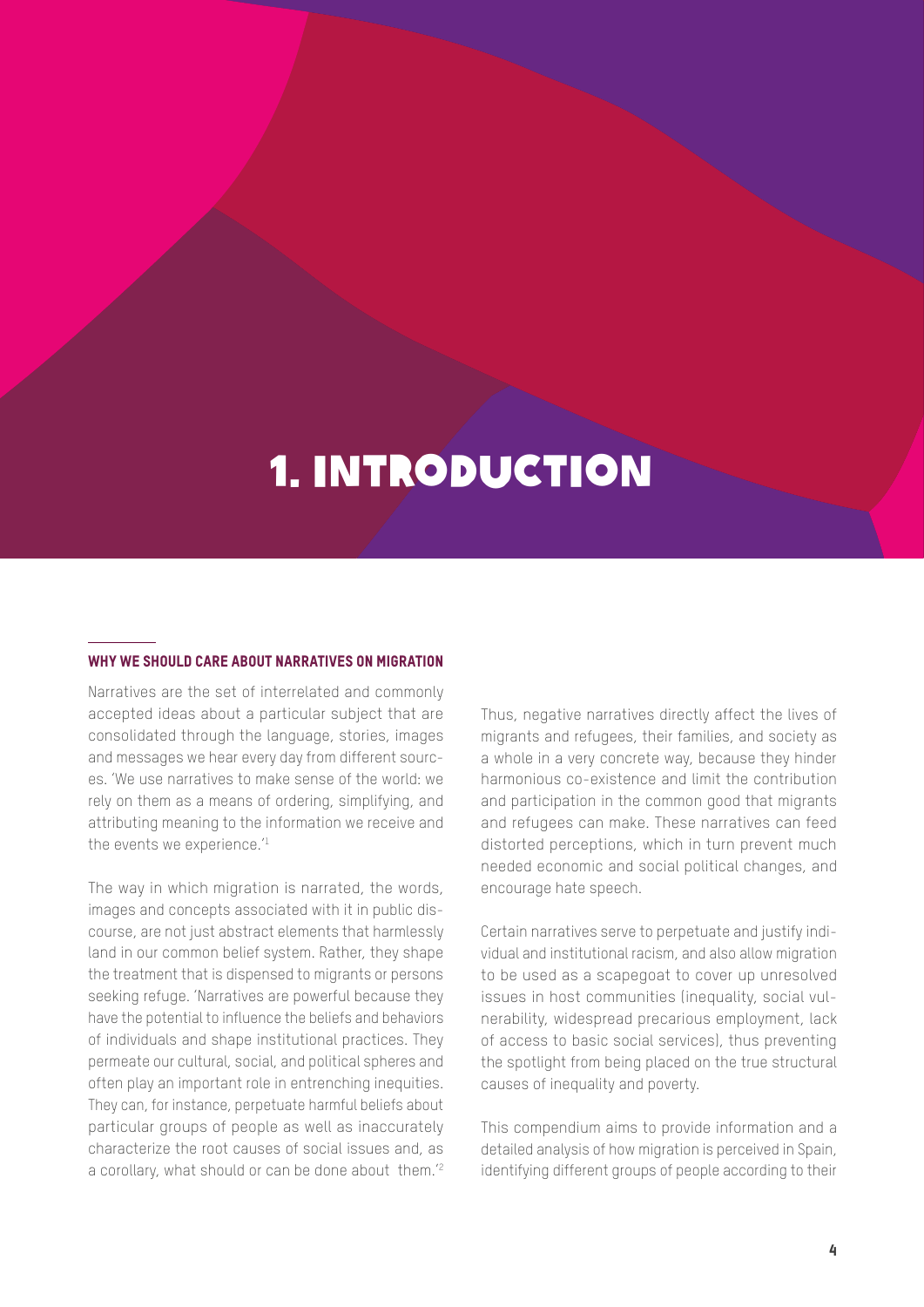different perceptions, and the main narratives underpinning them, as well as the frames and fundamental values that have the potential to build alternative narratives to foster public discourse based on evidence, concerns, and common values. Understanding and addressing narratives about migration, migrants and refugees is an essential part of the quest for social justice.

#### A brief overview of the contents of A Different **PERSPECTIVE**

The contents of this compendium have been generated and collected in the course of a journey that began in 2017, going through different periods of research, analysis, training, exchanges with various actors, and experimentation in the field of narratives for social justice.

The chapter on *The myth of polarization* dentifies a number of recurring patterns in beliefs about migration in different parts of the world, through a review of the conclusions of major European studies on perceptions and attitudinal segmentation. It also examines the content of the report "*Yes, but not here"*, published by Oxfam, on perceptions of Venezuelan migration in Peru, Colombia and Ecuador.

The chapter on *Perceptions of migration in Spain presents*, for the first time, the results of the studies commissioned by Oxfam Intermón on attitudinal segmentations of people in Spain, providing an understanding of the fears and values that coexist in most people with regard to migration. An analysis of the evolution of such perceptions between 2017 and 2020, as well as of similarities with the results of the European studies and those carried out in Peru, Colombia and Ecuador, make it possible to draw a series of key conclusions and lessons.

In *Key lessons learned*, this document focuses on three main conclusions that connect the understanding of the perceptions and profiles derived from attitudinal studies with their applicability for the construction of alternative narratives for social justice. This applicability is illustrated through concrete recommendations for communication practices aimed at changing perceptions, as explained in Chapter 5, *Recommendations for a narrative change.*

Finally, the conclusions of this compendium synthesize the key messages and recommendations to be applied in communication practices that seek to pull the terms of the debate back to the field of evidence, addressing common concerns and values.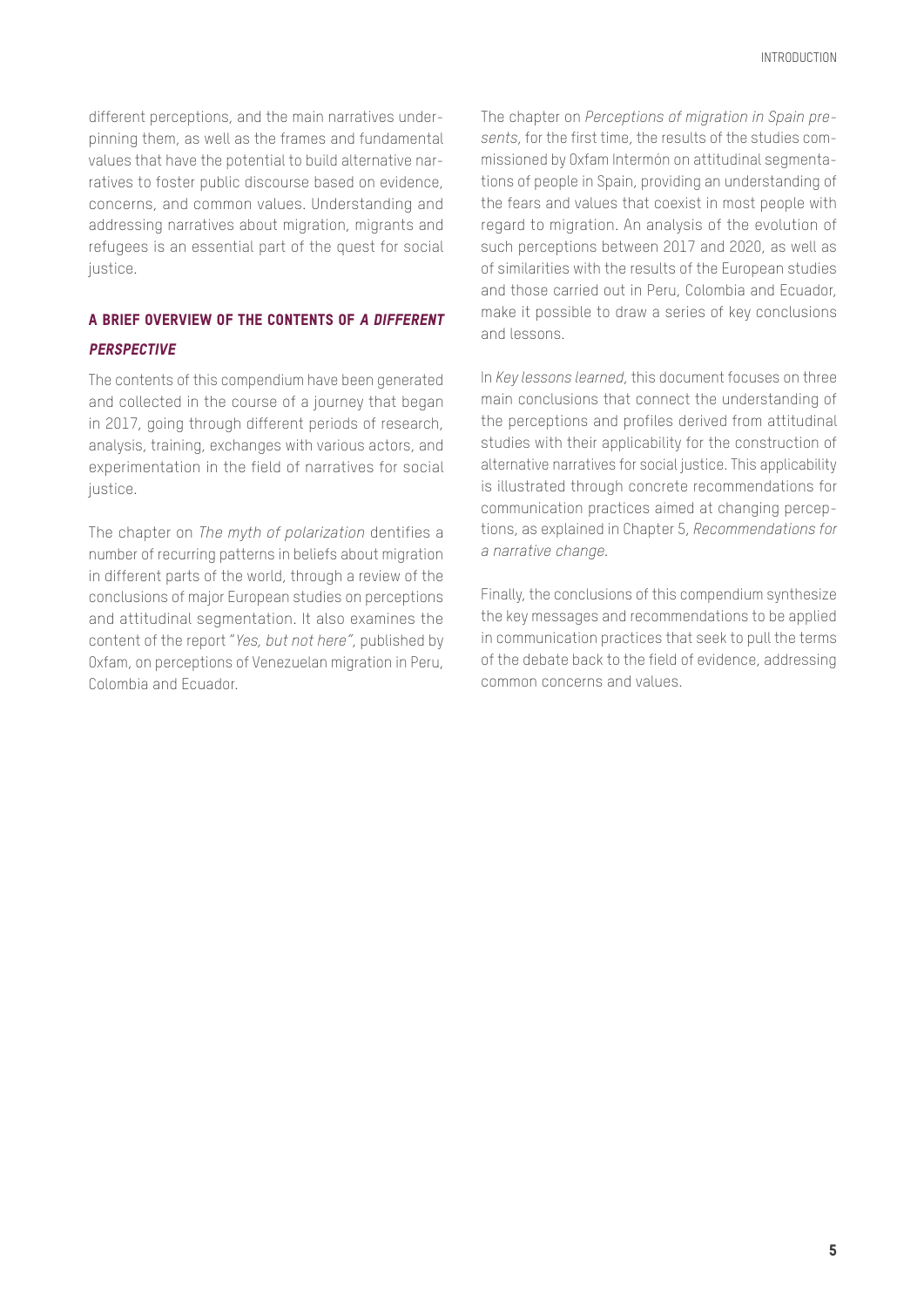# 2. The myth of polarization: attitudinal segmentation studies

#### In Europe

Since 2015, Oxfam has been promoting public mobilisation in Spain and Europe to advocate for the rights of refugees and migrants. In that time, a progressive and significant drop in mobilisation advocating for European values associated with the right to asylum has been observed. The situation of refugees has begun to be perceived as chronic, generating a predominant feeling of pity and demobilisation. Only a very small group of highly motivated people have kept public pressure campaigns alive. There is also increasing polarization in the public debate on migration, with more extreme views gradually gaining acceptance.

The structured and evidence-based analyses that shed light on the issue are those known as attitudinal segmentation studies that have been carried out in several European countries. Through a combination of quantitative (self-administered on-line surveys) and qualitative (review of existing literature and in-person discussion groups) methods, these studies allow us to identify different groups or profiles of population based on shared attitudes: what people think and feel about a particular issue, in this case, migration.

Perhaps the most important finding that characterizes these studies is the myth of polarization: the recognition that migration is an emotional issue and most people cannot be simplistically categorized as being either for or against it. Most people stand somewhere in the middle, largely ambivalent, less ideological, less politically committed, and holding opinions and views based on emotions and personal values that can be influenced by external elements.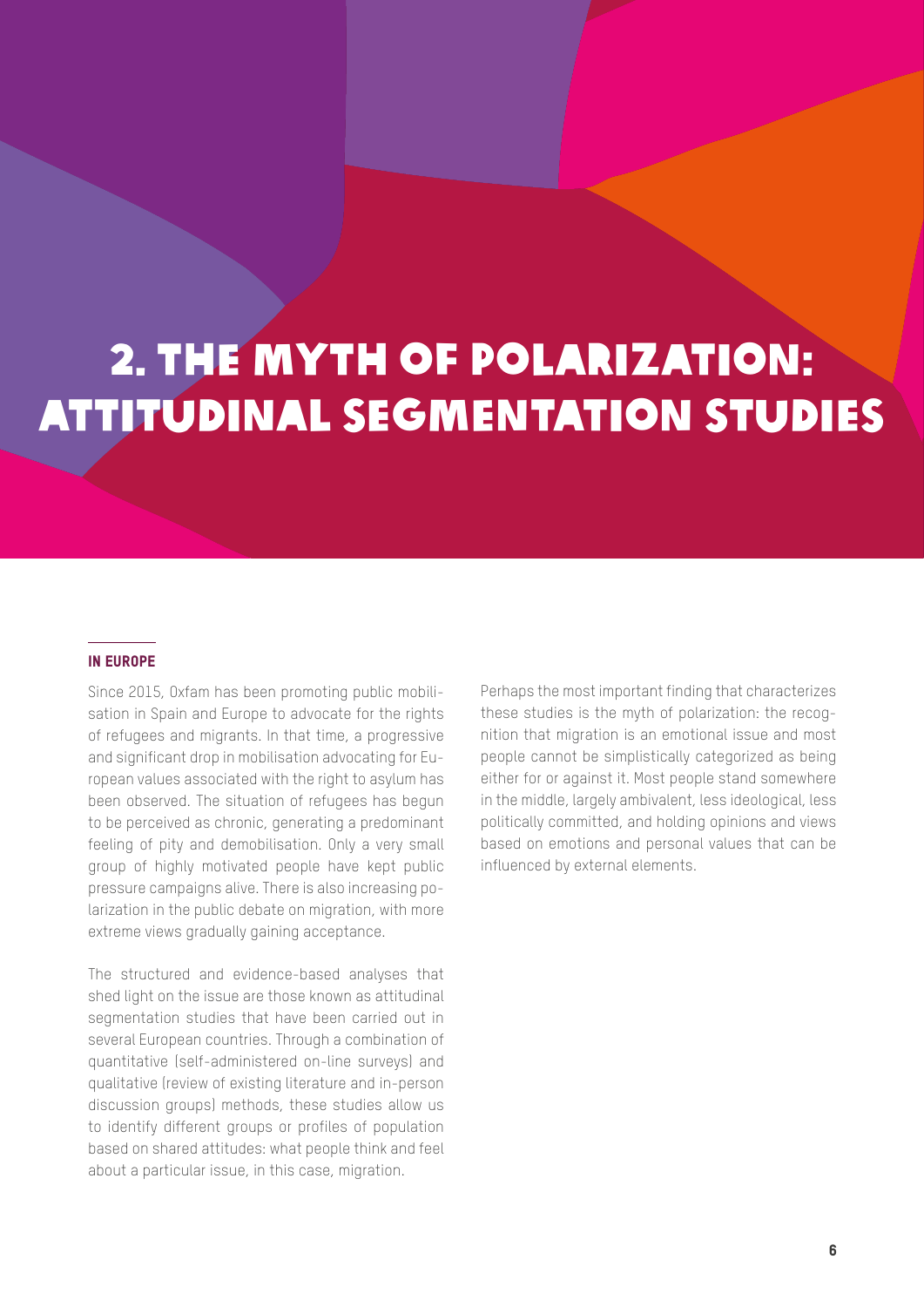

#### **Figure 1. Visual summary of attitudinal segmentation studies in Europe**

In all the countries studied, the largest segment falls in between the two groups of people representing the most defined and antagonistic positions with respect to migration (for and against). This is the segment with ambivalent views. Based on common traits and nuances in terms of their views on migration, the attitudinal segmentation studies identify three different

profiles within this ambivalent subgroup in Germany and France, and up to five in the case of Italy. The specific characteristics that allow the grouping of the different profiles vary significantly from country to country.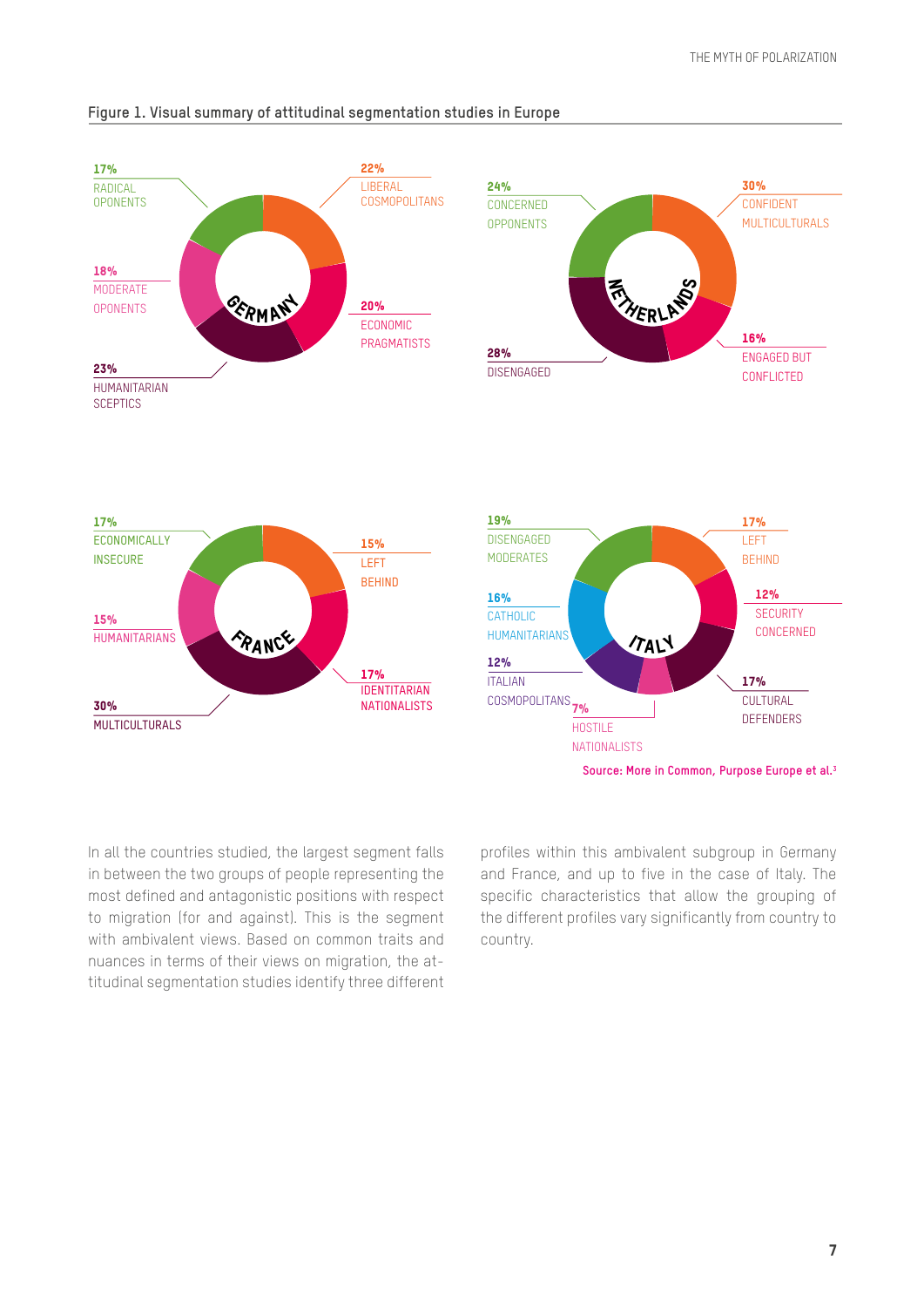#### IN COLOMBIA, PERU AND ECUADOR: YES, BUT NOT HERE<sup>4</sup>

This map of views and opinions on migration is not unique to Europe. In 2018, Oxfam conducted an attitudinal segmentation analysis in Peru, Colombia and Ecuador regarding Venezuelan migration in these countries. The results show similarities not only between the three countries, but also with the patterns identified in the European studies.

The interviews conducted in the three Latin American countries produced mixed results between more open and more 'closed' views with regard to Venezuelan migration, revealing the existence of a broad, ambivalent segment. People understand and sympathize with migrants – more than 85% think they had no choice but to leave their country to seek new opportunities –, but they think it would be better if they returned to their countries when the situation improves (75% or more) and want tighter border controls (around 70% in all three countries). Additionally, there is a strongly entrenched sexism that stigmatizes women more: almost half of the people consulted in the three countries think that migrant women will end up in prostitution, and assign to them specific roles in care responsibilities.

The three countries also share the self-perception of being the country receiving the greatest number of migrants. This overestimation of the volume of migration is common to all the studies. At the same time, more than 80% of the population is concerned about the rise in racism and xenophobia, yet they hold unsubstantiated atavistic fears that migration brings competition for scarce resources, insecurity, and criminality.

This duality of empathy/rejection, or values/fears, is the distinguishing feature of the ambivalent group. The total number of people with strictly ambivalent profiles sits at around 60% in the three countries.

8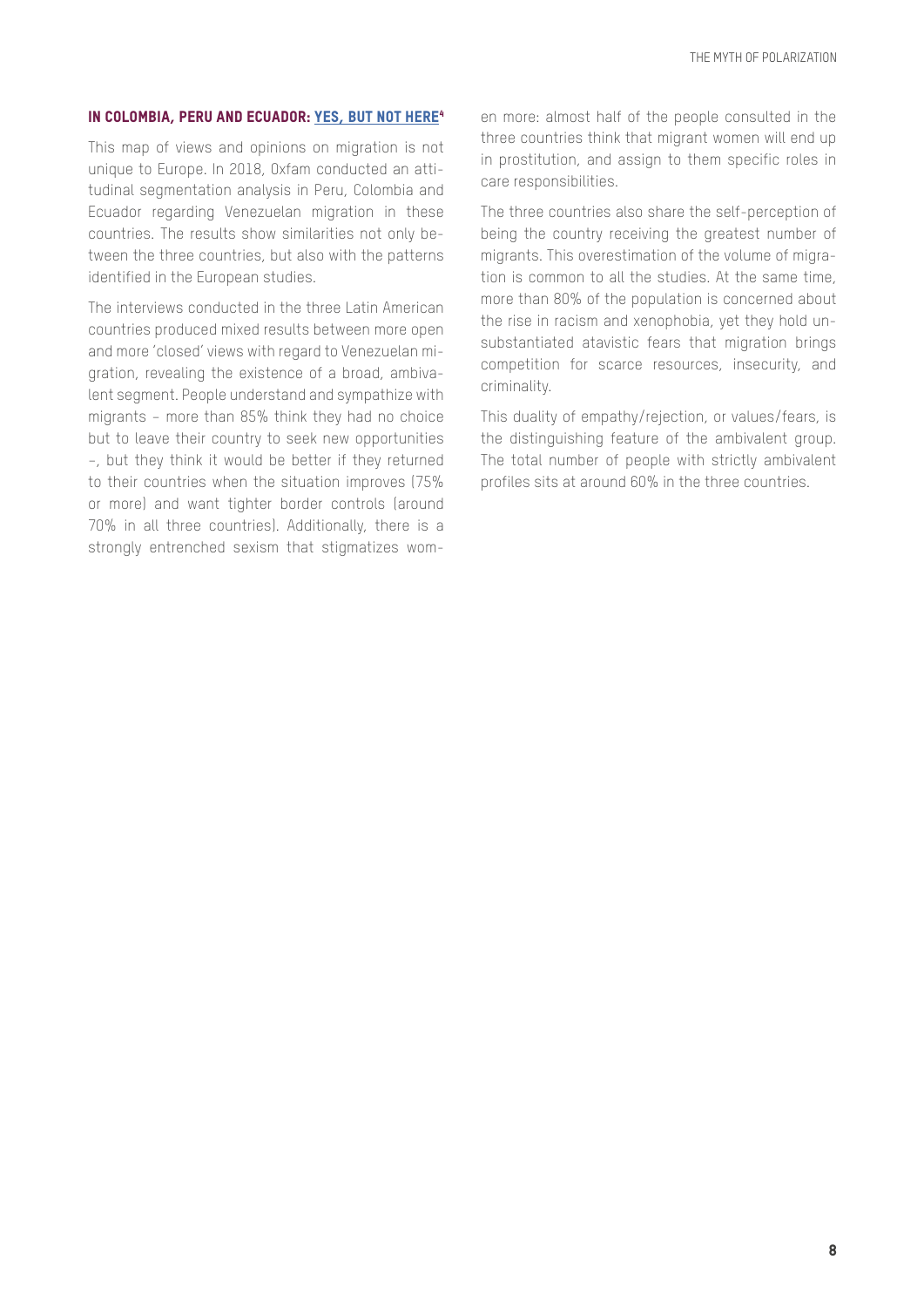## 3. Perceptions of migration in **SPAIN**

Oxfam Intermón commissioned an initial study of perceptions and attitudinal segmentation on migration and refugees in Spain between 2017 and 2018. The purpose of the study was to identify prevailing opinions and emotions, as well as to understand the key elements of the common belief system on migration in Spain and the narratives that underpin it. More than eight hundred online surveys were completed and six discussion groups were held with a representative sample of the adult population. The results made it possible to identify the different attitudinal profiles of the Spanish population, with regard to their opinion on migration.

Between 2019 and 2020, a second study was carried out, based on the previous one, to update quantitative and qualitative data for each profile or attitudinal segment, to better understand the perceptions and stereotypes most prevalent with respect to migrant women, and to establish an pattern in the evolution overtime by comparing the data obtained in the two studies and the results of the Latin American report. This time around, more than a thousand online surveys were completed and two discussion groups held focusing on the bigger segment.5

#### Some general characteristics

#### **1. Interaction with migrants or refugees.**

Of the people surveyed, 60% state that they have relatives or friends in their inner circle who have emigrated abroad. At the same time, most state there are no foreigners in their closest circle of family members (92%), friends (84%), or fellow students or colleagues (82%). In addition, 14% state they have employees who are migrants. Contact with foreigners in the neighbourhood or place of residence is more significant, with 43% stating that they routinely meet people of other nationalities. These data therefore reveal that factors other than direct experience, whether internal (such as personality, education received, or one's worldview) or external (the media, the opinion of people close to us, or the political discourse), play a key role in defining the perceptions and attitudes of the Spanish population with regard to migration.

#### **2. Countries travelled to**.

Almost 80% of the sample has travelled outside the country. However, this has mostly been to destinations they feel are at an equal or higher level of development than Spain, with only 32% stating they have travelled to countries they consider less developed than Spain.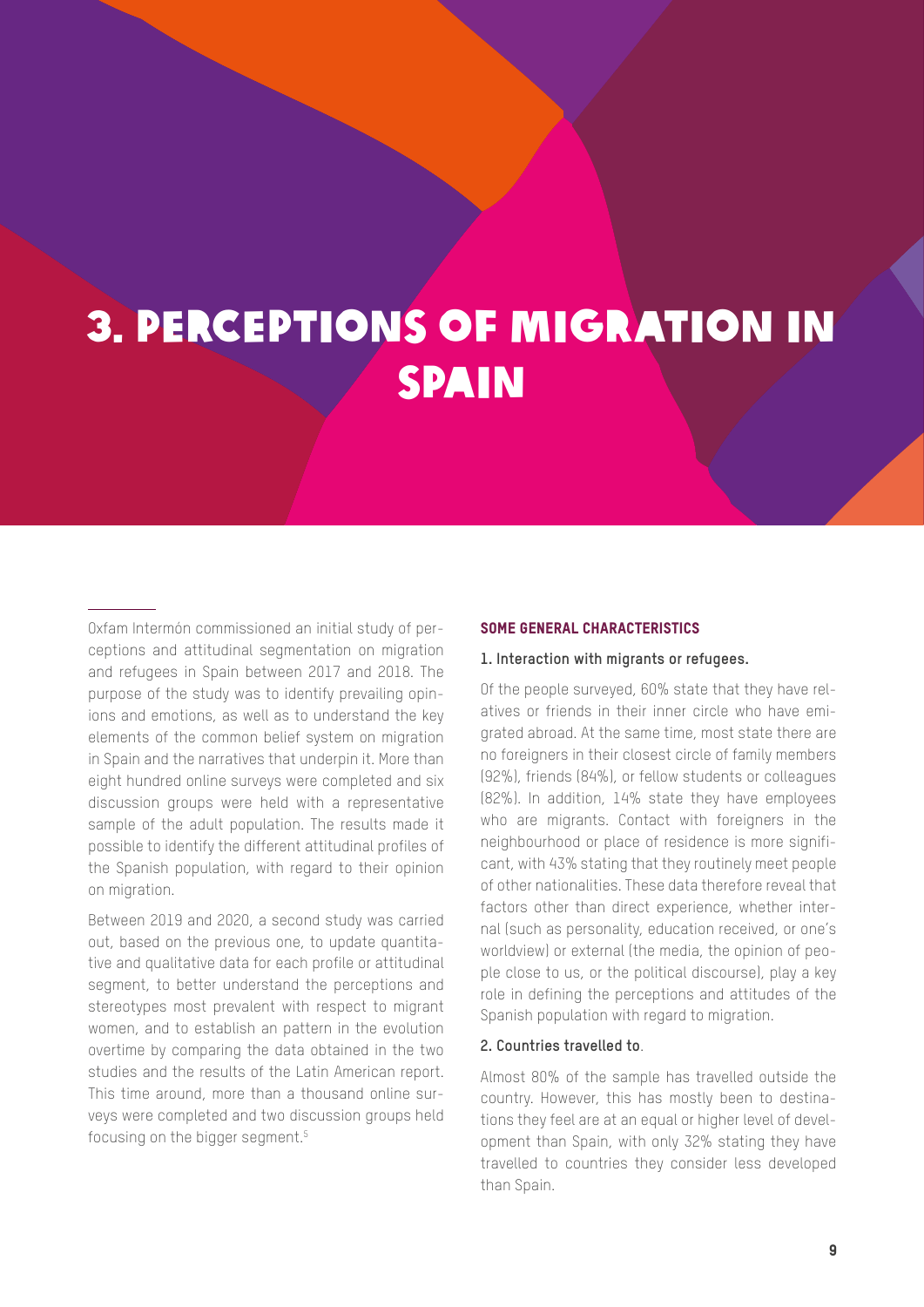#### **3. Political positioning and racism.**

When asked *On a scale of racism, where would you place yourself, with 0 being 'not at all racist' and 10 being 'very racist'?*, the general self-perception of the sample averages 2.5. However, in answer to the same question but with respect to Spanish society as a whole, the average reaches 5.9. In other words, people tend to consider themselves less racist than the rest of society.

#### **4. Consumption of information and media.**

The most frequently consulted channel for obtaining information continues to be television news programmes, followed by online newspapers and traditional radio. Social media, mainly Facebook, WhatsApp and Instagram, rank next. This means that, taking them in aggregate, social media represent one of the main platforms for news and information consumption.

#### **5. Differences in perception between migrants and refugees.**

There is an almost universal perception (97%) that refugees are persons affected by war. Other factors generate greater doubt, although they continue to yield high levels of agreement: 75% believe that refugees are also those affected by discrimination, and 69% include those suffering from local violence (guerrilla or gang violence). Although the level of agreement falls to 55% and 53%, respectively, when asked whether they consider that persons fleeing extreme poverty and climate change are refugees, the figures show a perception among the Spanish population that international protection should be guaranteed.6

The concept of refugee is mainly associated with need, while that of migrant or immigrant is associated with the desire for a better life. This means the needs of refugees are essentially seen as more legitimate, but at the same time, there is an overwhelming (80%) sense of pity that is deeply disempowering and associated with apathy. In the case of migrants, their association with desire or a search for something means that, in connection with perceptions, more conditions are put on the legitimacy of their needs – such as integration and economic and social contributions –, whilst at the same time they tend to generate more empowering feelings, such as admiration (27%, or up to 37% when asked about migrant women). Nevertheless, both terms often elicit general feelings of disempowerment, a perception of remoteness, and a sense of 'otherness'.

#### **6. Specific aspects related to perceptions of migrant women**.

There are no significant differences in perceptions between migrant women and men: 12% of the people surveyed stated that they perceive migration differently in the case of migrant women and men, and 6% state a preference for migrant women. Although subtle, these differences indicate a more positive view of migrant women in the qualitative analysis: *they are less conflictive, they contribute more, they have more values.* However, aversion to certain origins prevails over the fact of being a woman.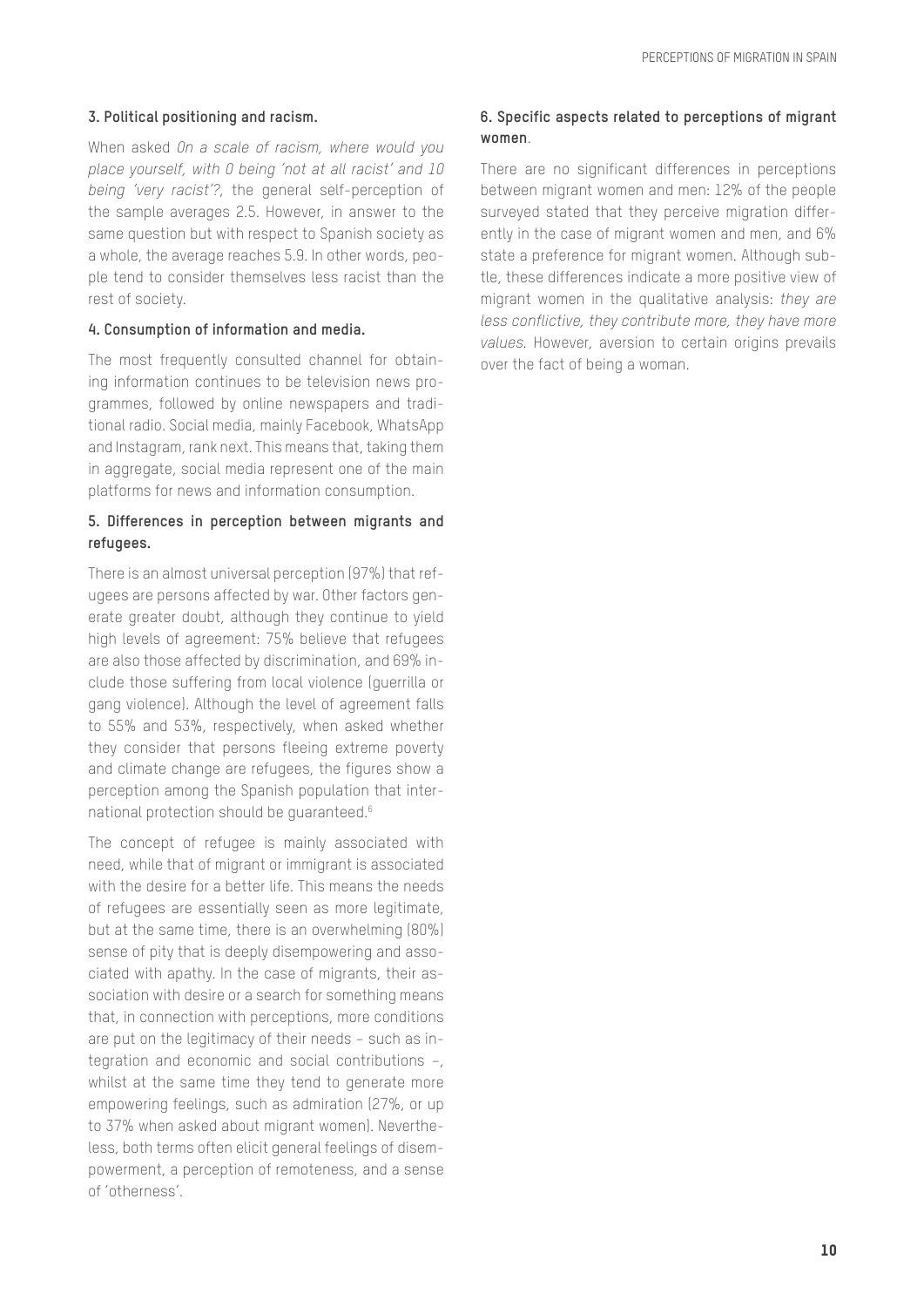#### **Figure 2. Attitudes showing highest level of agreement**

|                                                                                                                                                  | 0% | 20% | 40% | 60% | 80%        | 100% |
|--------------------------------------------------------------------------------------------------------------------------------------------------|----|-----|-----|-----|------------|------|
| IMMIGRANTS AND REFUGEES SHOULD INTEGRATE IF<br>THEY WANT TO REMAIN IN THE COUNTRY                                                                |    |     |     |     | 79%        |      |
| EVERYONE HAS THE RIGHT TO EMIGRATE                                                                                                               |    |     |     |     | 78%        |      |
| MOST MIGRANTS HAVE HAD NO CHOICE BUT TO LEAVE THEIR<br>COUNTRY OF ORIGIN TO SEEK NEW OPPORTUNITIES                                               |    |     |     |     | <b>75%</b> |      |
| I AM CONCERNED ABOUT THE GROWTH OF RACISM<br>AND XENOPHOBIA IN SPANISH SOCIETY                                                                   |    |     |     |     | 73%        |      |
| BASED ON MY ETHICAL AND MORAL CONVICTIONS, I FEEL WE MUST CARE<br>FOR ALL PERSONS IN NEED, REGARDLESS OF ORIGIN, RACE OR RELIGION                |    |     |     | 70% |            |      |
| WE HAVE BEEN LUCKY TO BE IN A DEVELOPED COUNTRY AND MUST<br>THEREFORE HELP THOSE WHO HAVE BEEN LESS FORTUNATE                                    |    |     |     | 69% |            |      |
| UNACCOMPANIED MIGRANT MINORS ARE THE MOST VULNERABLE<br>GROUPS WHEN MIGRATING TO OUR COUNTRY                                                     |    |     |     | 66% |            |      |
| MIGRANTS TAKE ON THE JOBS THAT SPANISH PEOPLE<br>DON'T WANT TO DO                                                                                |    |     |     | 65% |            |      |
| I WOULD LIKE MY CHILDREN TO INTERACT WITH PEOPLE FROM DIFFERENT<br>NATIONS AND RACES, FOR THEIR PERSONAL ENRICHMENT                              |    |     |     | 63% |            |      |
| REFUGEES MUST BE GIVEN URGENT HELP BECAUSE THEY ARE IN<br><b>EXTREME DANGER</b>                                                                  |    |     |     | 61% |            |      |
| THE LAWS ON RECEPTION AND ASYLUM SHOULD BE FACILITATED SO<br>THAT PEOPLE DO NOT RISK THEIR LIVES IN THE MEDITERRANEAN                            |    |     |     | 61% |            |      |
| MIGRANTS ARE BLAMED MORE FOR FLAWS THAT WE SPANISH<br>PEOPLE ALSO HAVE                                                                           |    |     |     | 61% |            |      |
| IN GENERAL, SPANISH PEOPLE ARE WELCOMING TO FOREIGN RESIDENTS                                                                                    |    |     |     | 57% |            |      |
| I HAVE TAKEN CONCRETE ACTIONS TO HELP PEOPLE IN NEED, SUCH AS GIVING THEM<br>CLOTHES, MONEY, HELPING IN FEEDING CENTRES, VOLUNTEERING            |    |     |     | 55% |            |      |
| MIGRANTS AND REFUGEES SHOULD BE CARED FOR FROM THE PERSPECTIVE<br>THAT THEY WILL RETURN TO THEIR COUNTRIES OF ORIGIN WHEN THE SITUATION IMPROVES |    |     |     | 54% |            |      |
| BASED ON MY RELIGIOUS CONVICTIONS, I FEEL WE MUST CARE FOR PEOPLE<br>IN NEED, REGARDLESS OF ORIGIN, RACE OR RELIGION                             |    |     |     | 52% |            |      |
|                                                                                                                                                  |    |     |     |     |            |      |

**Year 2019: 1009 interviews / % of people who Strongly agree or Agree Source: Prepared by the author based on the results of the study on perceptions**

**Thinking of migrants and refugees, to what extent do you agree with the following statements?** 

#### **What are we like?**

Four main elements stand out from the analysis of statements and attitudes showing the highest level of agreement, and this allows us to characterize the general feelings and perceptions of the Spanish population with regard to migration

We are empathetic and recognize the benefits of migration. We largely recognize the basic right to migrate, not only for those needing protection but also for those seeking opportunities for a better life. We are concerned about racism and xenophobia and want our children to interact with other cultures because it will be personally enriching for them.

We are aware of our responsibility. We recognize that living in a developed country brings with it a duty to help out those who come from more difficult circumstances. Based on our moral, ethical and/or religious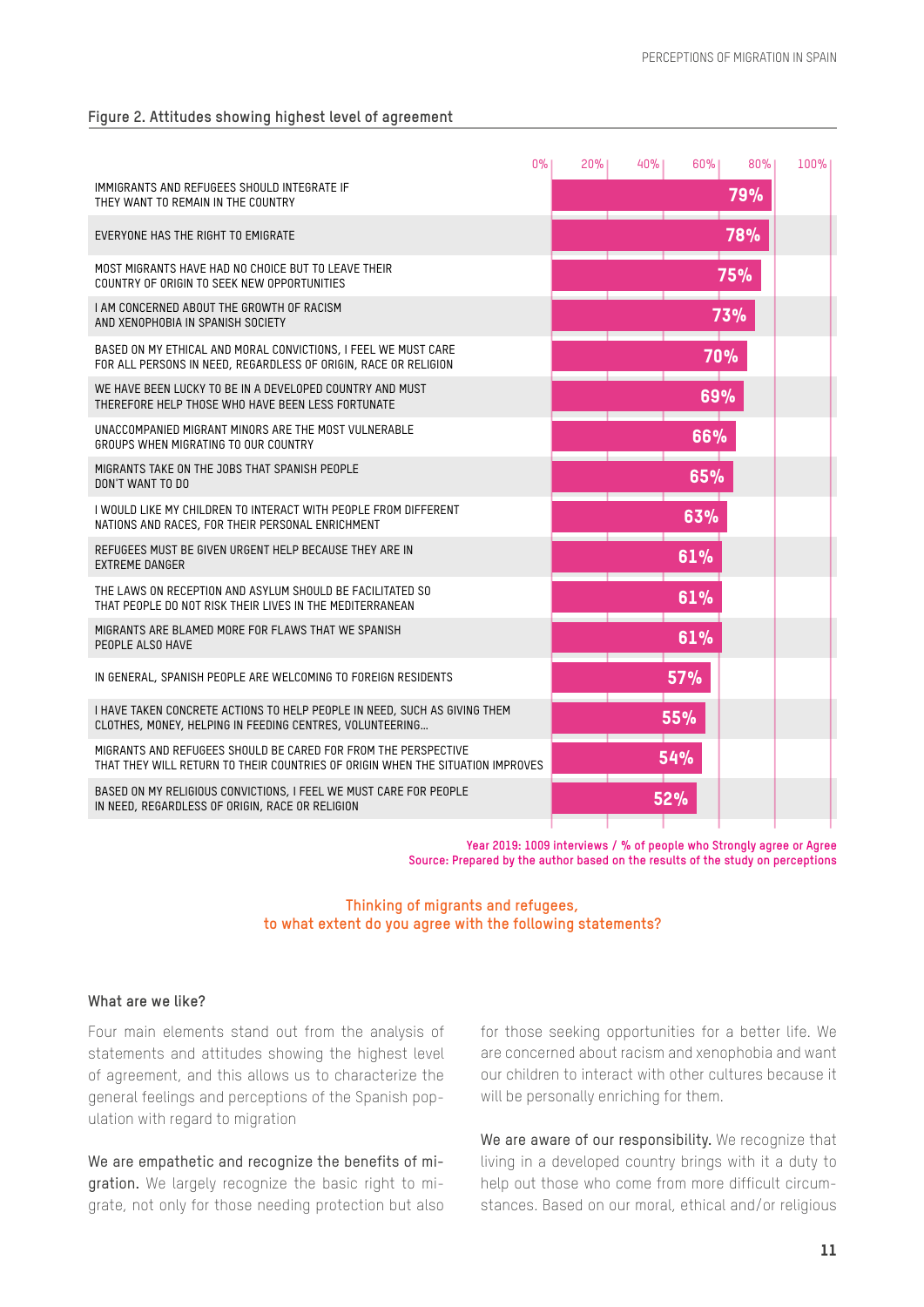beliefs and codes, we believe it is imperative to help those in need. We also know that migration is sometimes used as an excuse or that migrants are judged more harshly simply because they are migrants.

We are aware of the needs and obstacles that many migrants face. We believe it is necessary to provide urgent help to refugees who are in extreme danger, we are aware of the vulnerability of unaccompanied child migrants, and we know that migrants often take on the jobs that host country nationals do not want.

We request order. We consider it essential that migrants and refugees 'integrate' in their host country, we believe that reception and asylum laws should be facilitated so that people do not risk their lives in the Mediterranean, and we also believe that migrants and refugees should be cared for from the perspective that they will return to their countries of origin as soon as the situation improves.

#### **Figure 3. Attitudes showing lowest level of agreement**

|                                                                                              | $0\%$<br>20% | 40% | 60% | 80% | 100% |  |
|----------------------------------------------------------------------------------------------|--------------|-----|-----|-----|------|--|
| WE HAVE TO TAKE IN MORE REFUGEES THAN WE HAVE DONE TO DATE                                   |              | 30% |     |     |      |  |
| I HAVE SIGNED PETITIONS ADVOCATING FOR THE RIGHT TO SEEK ASYLUM                              |              | 28% |     |     |      |  |
| SUPPORT FOR REFUGEES IS VERY MUCH A FASHION THING                                            |              | 28% |     |     |      |  |
| <b>I BELIEVE THAT THE COUNTRY'S ECONOMIC FUTURE WILL IMPROVE</b>                             |              | 28% |     |     |      |  |
| I ADMIRE THE WAY IN WHICH MIGRANTS RELY ON FAITH AND RELIGIOUSNESS                           | 21%          |     |     |     |      |  |
| LATIN AMERICAN MIGRATION IS PUTTING SPANISH CULTURE AT RISK                                  | 21%          |     |     |     |      |  |
| <b>I AM ASHAMED OF MANY MIGRANT CUSTOMS</b>                                                  | 21%          |     |     |     |      |  |
| THE PRESENCE OF MIGRANTS AND REFUGEES NEGATIVELY AFFECTS<br>SPAIN'S IMAGE ABROAD             | 20%          |     |     |     |      |  |
| THE ISSUE OF MIGRATION AND REFUGEES IS SO DISTRESSING<br>THAT I PREFER NOT TO THINK ABOUT IT |              | 19% |     |     |      |  |
| MIGRANT WOMEN REPRESENT A GREATER BURDEN ON SOCIAL SERVICES THAN MEN                         |              | 18% |     |     |      |  |
| MIGRANT WOMEN ARE BETTER SUITED TO CERTAIN JOBS.<br>ESPECIALLY IN CARE AND DOMESTIC WORK     |              | 17% |     |     |      |  |
| MIGRANT WOMEN CONTRIBUTE MORE THAN MEN                                                       |              | 13% |     |     |      |  |
| I PERCEIVE MIGRATION DIFFERENTLY IN THE CASE OF WOMEN THAN IN THAT OF MEN                    |              | 12% |     |     |      |  |
| <b>I HAVE PARTICIPATED IN DEMONSTRATIONS OR MOBILISATIONS TO WELCOME REFUGEES</b>            |              | 12% |     |     |      |  |
| IF MY CHILD WERE TO FALL IN LOVE WITH A MIGRANT. I WOULD ATTEMPT<br>TO DISCOURAGE HIM/HER    |              | 11% |     |     |      |  |
| <b>I PREFER MIGRANT WOMEN [TO MEN]</b>                                                       | 6%           |     |     |     |      |  |
|                                                                                              |              |     |     |     |      |  |

**Year 2019: 1009 interviews / % of people who Strongly agree or Agree Source: Prepared by the author based on the results of the study on perceptions**

**Thinking of migrants and refugees, to what extent do you agree with the following statements?**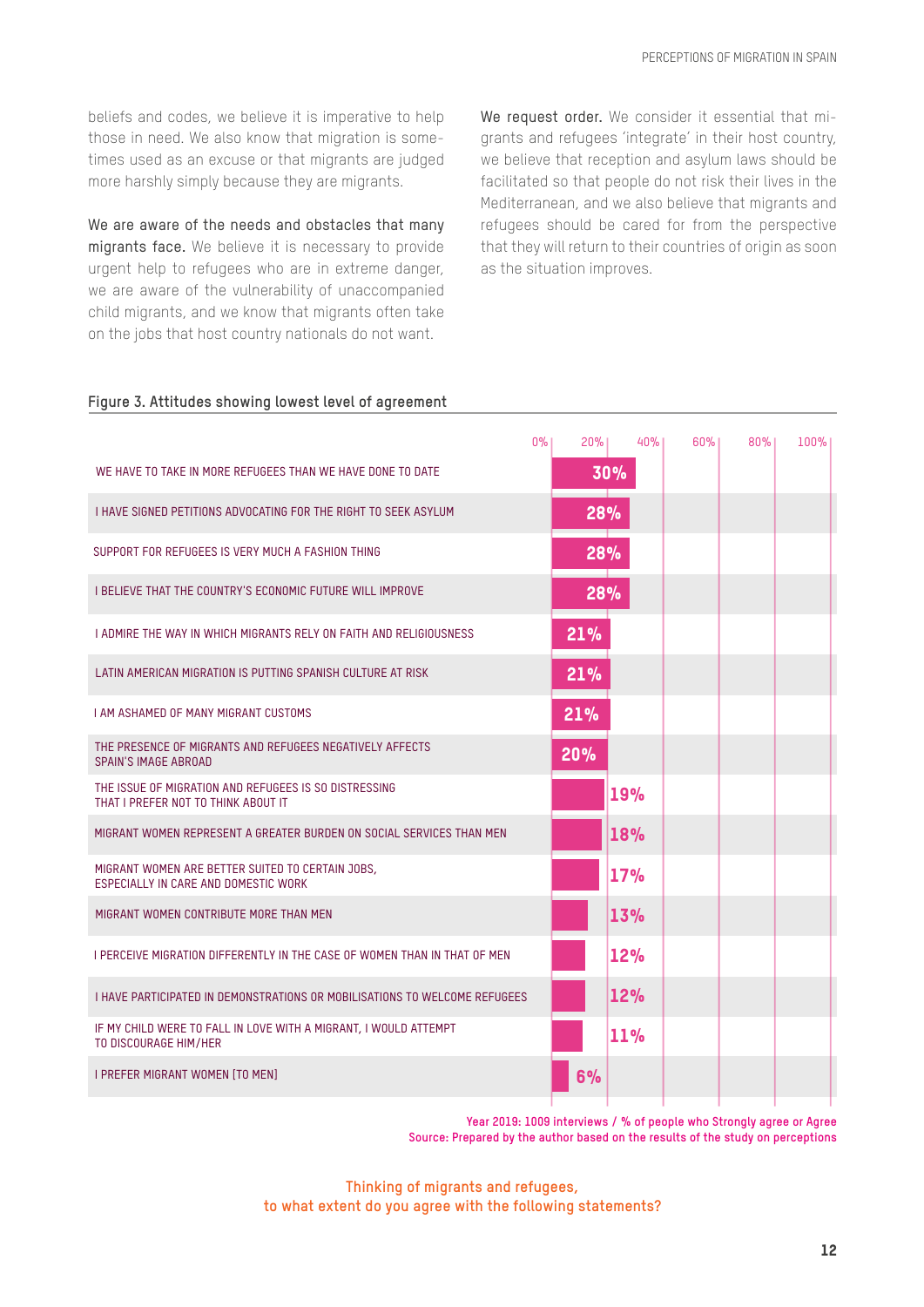#### **What are we not like?**

We are not frivolous. In general, we do not regard the issue of asylum or refugees as a fashion thing, nor do we look the other way.

We do not feel that migration threatens our culture. This is one of the main points of concern identified in European studies, but it does not appear very prevalent among the attitudes with the highest level of agreement. However, exploring attitudes with a medium level of agreement, there do appear to be relevant indicators that associate migration with loss of identity, as will be seen under analysis of ambivalent groups.

We are not mobilised to advocate for the rights or hosting of refugees. Although we do engage in specific actions to help people in need – providing support with clothes, money, working in feeding centres, volunteering, etc. –, we do not, for the most part, sign petitions advocating for the right to asylum, nor do we think that it is necessary to take in more refugees than we have done to date.

We do not perceive women migrants differently. There are no significant differences in perception between migrant women and men. Of the people surveyed, 12% stated that they perceive migration differently if migrants are women rather than men, and 6% stated a preference for women migrants. Although subtle, these differences show a more positive view of migrant women in general.

Although an overall analysis of the sample is important, the distinctive contribution of segmentation studies lies in grouping people by their common characteristics of perception, opinion and attitude, which allows a deeper insight into the motivations, fears and values of each segment. This offers a more complete and nuanced image of a complex reality, which may seem contradictory and may even conceal relevant concerns and arguments if studied exclusively from the perspective of the population as a homogeneous whole.

#### Attitudinal segments in Spain

The broad analysis of attitudes with higher and lower levels of agreement enables us to establish general trends – a conscious, empathetic, concerned and responsible population that is scarcely mobilised and seeks order – and also sheds light on some contradictions. This is because the perception of migration is rarely homogeneous or monolithic, whether in a society as a whole or at the individual level, as we will analyse later. Attitudinal segmentation consists of identifying patterns and grouping people by profiles based on shared attitudes; what they think and feel about migration. This provides us with a finer analysis of trends and contradictions, and a clearer and more diverse picture of different positions and emotions.

Thus, by applying a multi-variant analysis and grouping the people interviewed according to their differential attitudes with regard to the average, four major groups were detected *(see Figure 4 on the following page).*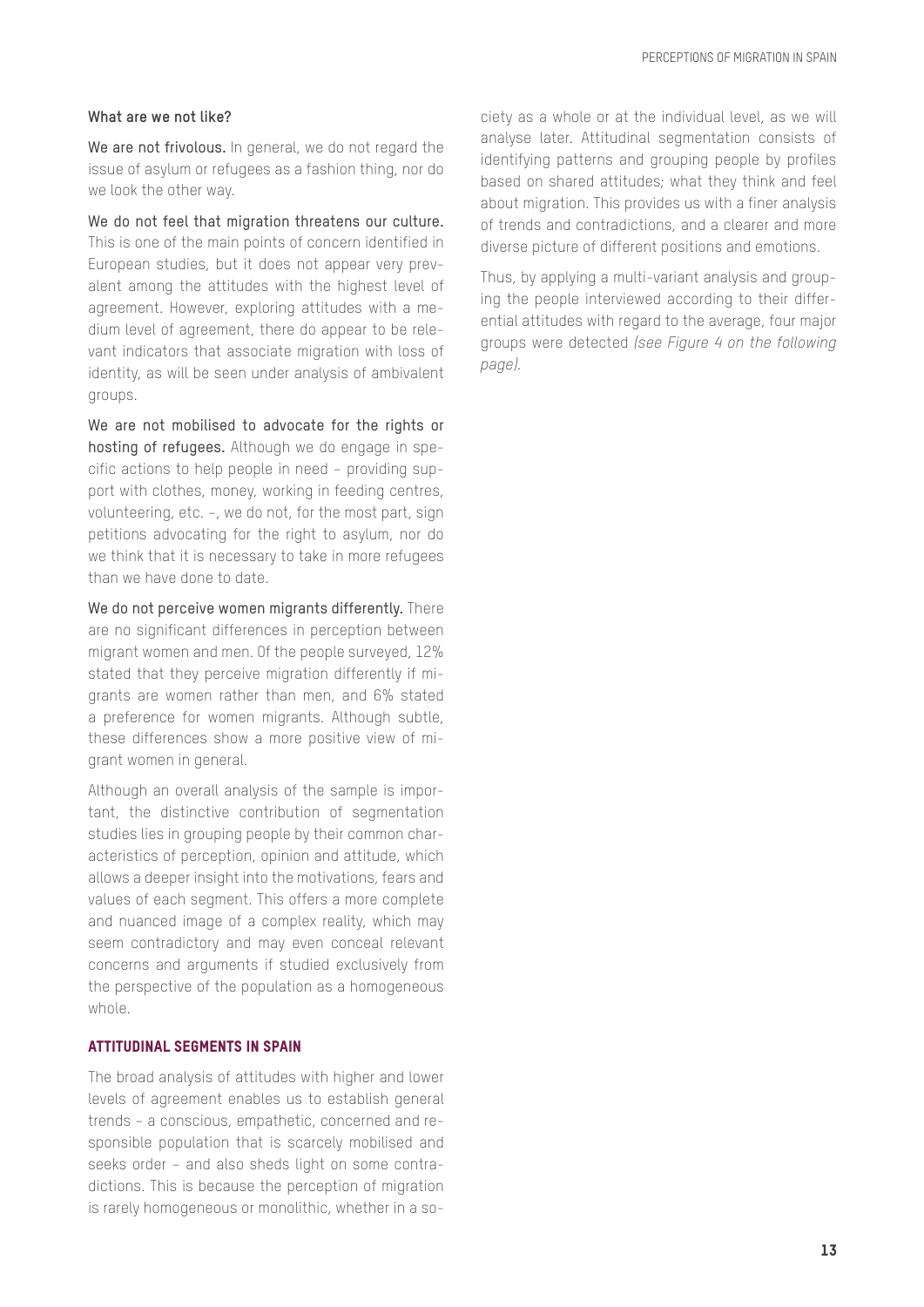#### COSMOPOLITAN HUMANITARIANS OR 'FOR' GROUP:

A cosmopolitan and multicultural view of the world. Very marked empathy with a vocation to help that translates into a high degree of mobilisation: concrete actions and public pressure for the rights of migrants and refugees.



#### SELFISH PRAGMATISTS OR 'AGAINST' GROUP:

A clear position against migration and the intake of refugees. Conditioned by an alleged negative effect, they see migration as a threat



**Source: Prepared by the author based on the results of the study on perceptions**

The two groups with the most clearly-defined positions 'for' and 'against' are:

#### **COSMOPOLITAN HUMANITARIANS. THE 'FOR' GROUP.**

#### **What are their defining attitudes?**

A worldview very much centred on people's needs, where borders are an alien construct and interculturality is seen as very positive.

This is the group with the most positive perception of migration. They have a clear vocation to help others, for their own sense of self-fulfilment, and consistent with their ethical convictions. They are active in this respect, and mobilise through very concrete direct actions and public pressure initiatives. They are particularly sensitive to the situation of refugees, recognizing that more can be done for them than has been done to date, and aware of the urgency of doing so.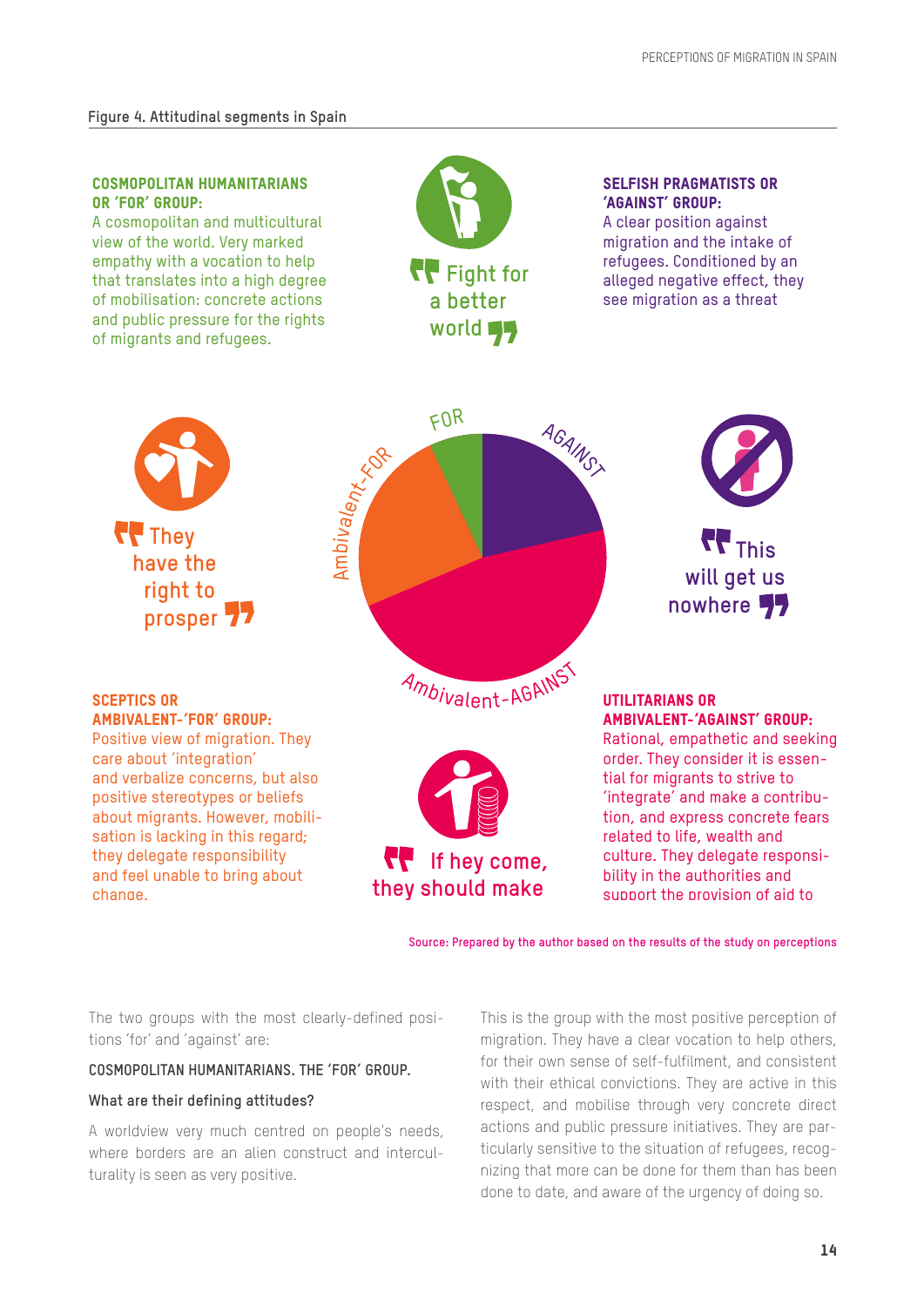They are not convinced by the argument of providing aid in countries of origin to stop people from migrating, seeing this as a way of paying to 'close borders' and not as a real solution to war or poverty.

However, they also recognize that at times they need to make an effort to act in a way that is consistent with their heliefs.

#### **Who are they? What do they do?**

A high percentage (72%) are women, and they are younger than the average (41% are aged between 18-34). They are the group claiming to be in the most difficult economic situation today, but the most optimistic about the future economic evolution, both for themselves and in general. They are mainly active salaried workers (64%).

They define themselves as not being racist, but are the group with the highest belief that Spanish society is. Their ideological position is more to the left than the average. This is the group with the highest number of agnostics or atheists.

It is also the group with the highest percentage of foreigners (9%). Within this group, 74% report having people close to them who have migrated (the average is 60%), and higher interaction with people of other nationalities in all areas (family, friends or neighbours) than other groups.

They have travelled more than the average to countries they consider to be less developed than Spain. This group also declares to consume information via social networks more often than the others: Twitter, Instagram, Facebook, and YouTube.

#### **SELFISH PRAGMATISTS. THE 'AGAINST' GROUP.**

#### **What are their defining attitudes?**

They have a clear position against migration and the intake of refugees. They are very conditioned by the presumed negative impact of migration on Spanish society. They believe that immigration is a latent threat.

In general, they have a more autarchic view of society, rejecting issues that bring about general agreement among the other groups, such as the right to migrate or the need to provide urgent aid to refugees because of the extreme danger they face.

Likewise, on a more personal level, they seek to avoid contact with migrants, including for family and friends. They are the least sensitive to the vulnerability of unaccompanied minors, and do not express ethical and/ or religious beliefs associated with helping migrants.

#### **Who are they? What do they do?**

52% are men, with an average age similar to that of the overall sample. They are slightly above the average in regard to lower levels of education, and also in regard to being self-employed and/or entrepreneurs with employees. They are somewhat more represented in the south of the country. This group believes the current and future economic situation is slightly worse than the sample average. They are the group that most self-identify as religious, together with the group of *sceptics*.

They position themselves as more racist than the average, with their political ideology being in the centre, except for 13% of respondents who consider themselves to be on the extreme right.

People in this group have the least contact with foreign nationals in their group of friends, at work or among neighbours. However, they have had migrants working for them for child-care more than the average. They report the least number of people who have emigrated within their close circle (43%).

They have travelled less than the average, and are the ones who have travelled the least to countries they consider less developed than Spain.

They are the group declaring to using social media the least, although more than 40% report checking Facebook and WhatsApp daily. In general, they are below the average in terms of how frequently they consult any news channels, with the exception of morning television programmes and the consumption of information in public forums.

They are also the ones that least support development NGOs, sign campaigns or attend demonstrations.

The two groups with the most ambivalent positions are:

#### **SCEPTICS. THE AMBIVALENT-'FOR' GROUP.**

#### **What are their defining attitudes?**

They have a positive perception of migration, but they are not mobilised in favour of refugees, nor do they perceive the urgency of their situation. They recognize the efforts of migrants to 'integrate' and participate in society, and admire this and other positive aspects they associate with migrants (such as religious and family values). They do not share the concerns over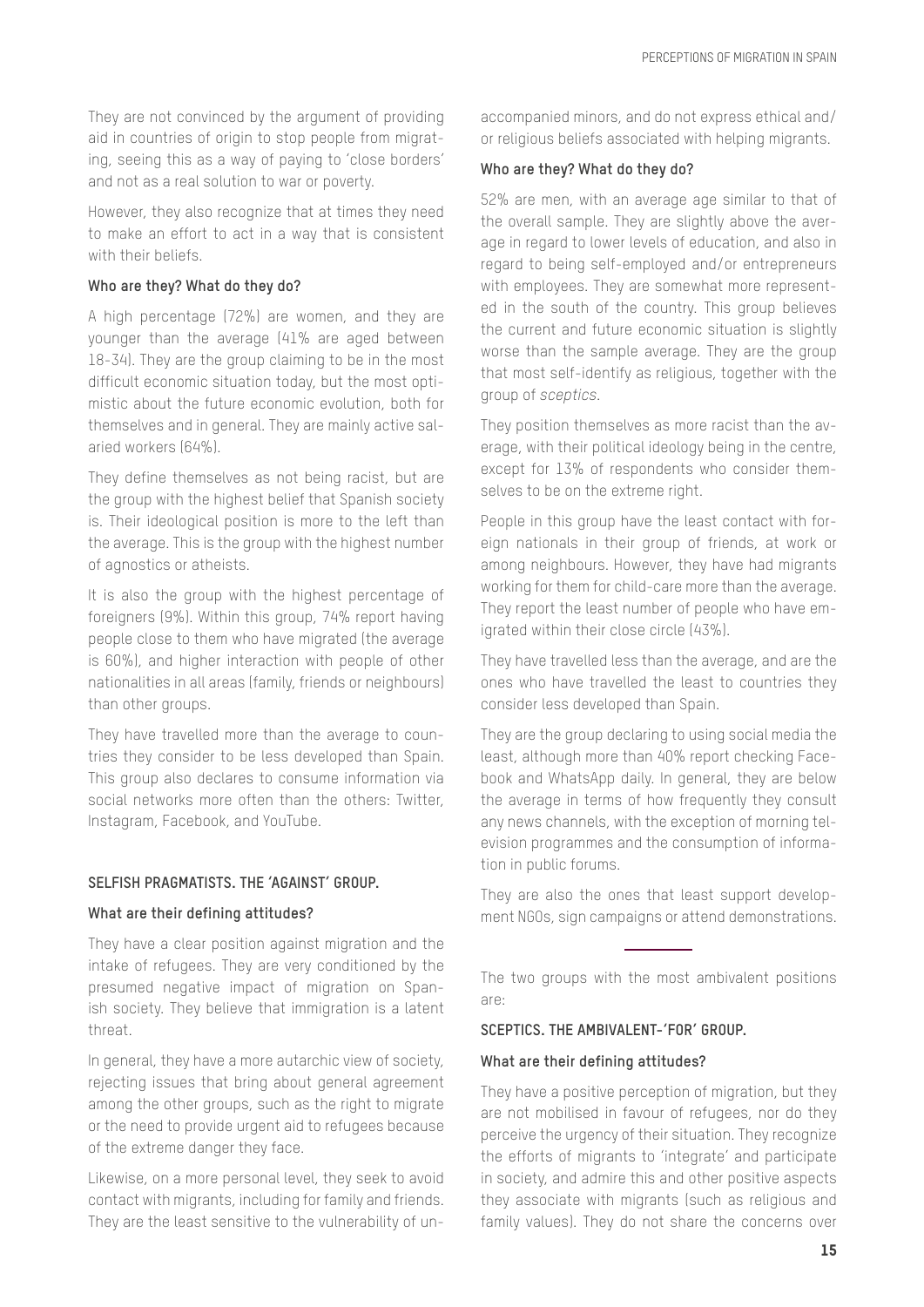supposed negative cultural impact or other issues expressed by other groups (women discrimination, insecurity, etc.).

Given the feelings of cultural and social connection with migrants expressed by this group, the low level of mobilisation is striking. From the qualitative analysis, it can be inferred that they have accepted the situation and do not feel inclined or able to bring about significant change to improve the lives of migrants or refugees.

#### **Who are they? What do they do?**

Of this group, 54% are women; their average age coincides with the average age of the whole sample. They are salaried employees or entrepreneurs without employees. This group defines its current economic situation as somewhat below the average. Geographically, they are more prevalent in the south and in the Canary Islands.

They consider themselves somewhat less racist than the average. Their ideological position is centre-left, and in terms of religious views are above average non-practising believers.

Also above average in nationalities other than Spanish (8%) within the group, but they are average in terms of interaction with foreign nationals, whether in the family or in their personal circle, at work or in their neighbourhood. It is a group that does not travel much, with 26% stating they have never left the country.

This group is the one declaring to get information from television, WhatsApp and Facebook more often.

#### **UTILITARIANS. THE AMBIVALENT-'AGAINST' GROUP.**

#### **What are their defining attitudes?**

This is the largest group: almost half of the people in the sample fall into this category. Their perceptions and attitudes therefore have a major influence on the overall picture of the perceptions and attitudes of the Spanish population.

They have a strongly ambivalent position: they are empathetic and look favourably on helping those in need, but they express a number of very specific fears and concerns regarding what they consider the migratory 'avalanche'. They are aware of the factors that push people to leave their homes ('they had no choice but to migrate'), and that rejection of migrants by host communities is linked to aporophobia ('they are rejected because they are poor'). At the same time, they consider it a priority for migrants and refugees to 'make an effort to integrate' in a way that does not pose a threat to the identity of the host community.

They are also aware that Spain is not yet at the level of intake of migrants and refugees of other countries in Europe.

Though they believe there is a need to help fellow human beings, this belief coexists with latent fears, and they therefore prefer that help be provided in the countries of origin. This preference satisfies their natural tendency towards solidarity without forcing them to confront or rationalize their fears.

They are scarcely mobilised on the issue of migrants and refugees, delegating responsibility to higher bodies (central and local governments, international organizations, development NGOs, etc.).

#### **Who are they? What do they do?**

Of this group, 53% are men, and the age profile is slightly higher than the average. In general, they enjoy a social and economic position somewhat above the average, as the group with the highest percentage of people holding university or masters degrees. They are self-employed professionals and middle managers to a greater degree than the rest of the groups. This group considers their current situation as more positive than the average, and their views as to the future are similar to the average.

Geographically, they are somewhat more prevalent in the centre-north, and generally in large population centres.

They declare themselves to be slightly more racist than the 'for' and ambivalent-'for' groups, and their political ideology is centre or centre-left. After cosmopolitan humanitarians, this is the group with the largest percentage of agnostics and atheists.

This is the group that has had the most foreigners working for them (15%), while with regard to the rest of the areas of interaction (family, friends, work, neighbourhood) and members of their close circle having emigrated, they remain in the average of the sample. It is also the most widely-travelled group, both to countries considered more developed than Spain and those considered less developed.

Along with the sceptics, the people in this group are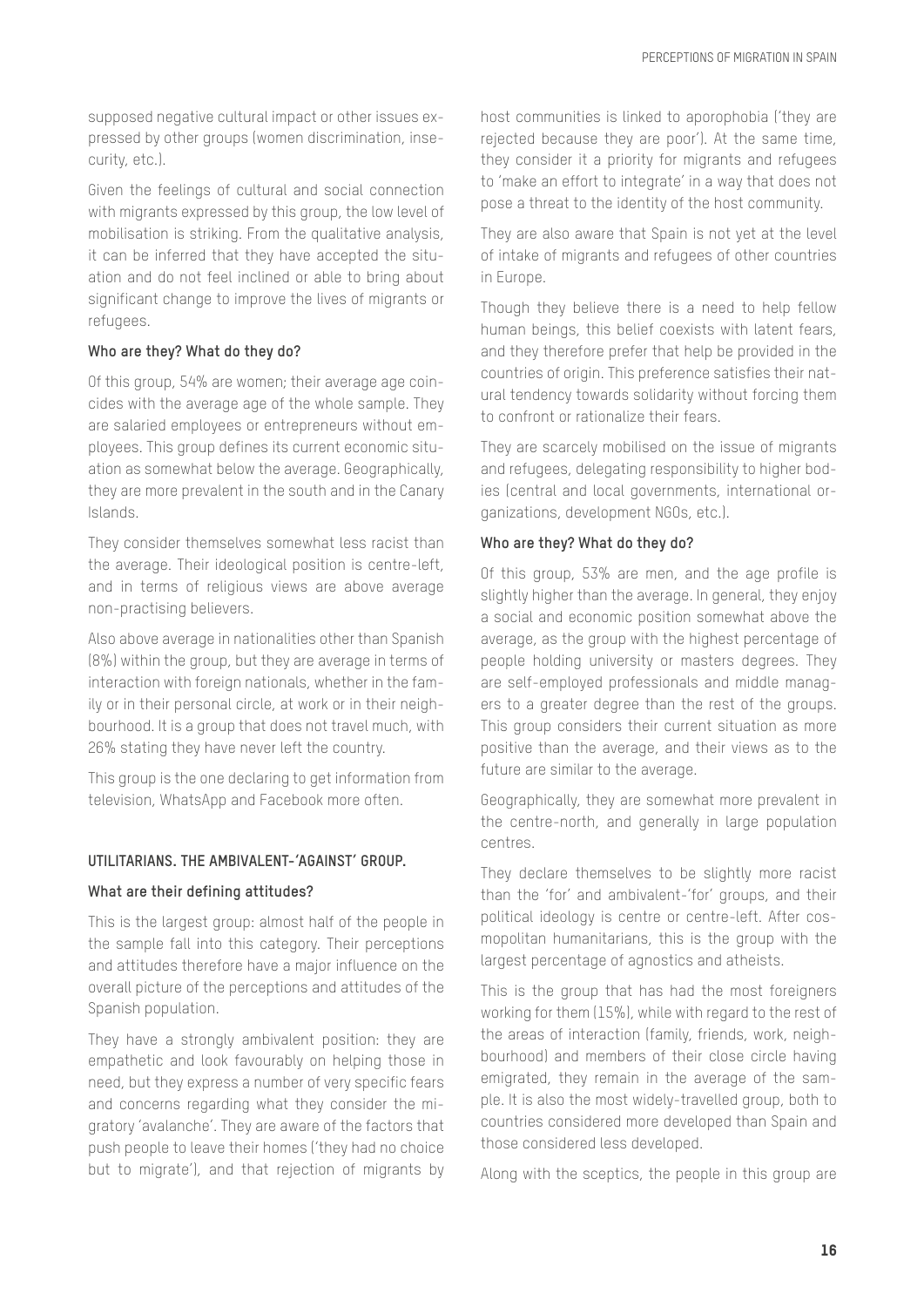the ones that consume the most television news. They also stand out in terms of reading on-line newspapers, listening to the radio and being on Twitter.

They are the ones that contribute most to NGOs (35%), partly because of being economically better off. They express support for providing aid to help countries thrive and avoid people having to migrate.

#### **A closer look at the ambivalent groups: sceptics and utilitarians.**

Migration and refuge do not spontaneously appear among their main concerns. They are concerned about the future and job instability, especially for young people, as well as environmental degradation and the deterioration of personal communications due to technology and increasingly virtual interaction.

They have a strong disaffection for the political class, which they feel does not represent them, while at the same time thinking that individual action cannot change much unless the political class takes the lead. They delegate much of their responsibility to the system, which translates into greater passivity or inactivity. They also feel that the system does not address the structural causes of the problems.

Their discourse is permeated by concerns over a perceived loss of values that they consider essential. Among such values, women mention respect, tolerance, and love for others, while men cite freedom of expression, mutual loyalty and trust, honesty and coherence. In general, they consider the family and enjoyment of free time to be fundamental values, and place greater emphasis on tolerance than on solidarity.

They perceive differences between migrants, who are associated with the desire for a better life, and refugees, who they associate with need. They believe that the latter are fleeing extreme situations, which to them feels like a more remote reality that is alien to their lives. However, they feel closer to migrants, as a reality they can more easily relate to.

With regard to migrants, a series of determinants and fears emerge knitting together a utilitarian and ambivalent discourse: it is considered essential for migrants to make an effort to 'integrate', which includes contributing to the growth of host communities, particularly economically (utilitarians) but also socially and culturally (sceptics). They are aware that migration brings economic, labour, and demographic – and even cultural – benefits, while at the same time showing zero tolerance for foreigners committing a crime.

They are in favour of specific, individualised assistance. Sceptics have a slightly more multicultural view of the world, but it is the utilitarian group that has responded more to mobilisation for social causes.

There are three areas of concern common to sceptics and utilitarians:

- A possible lack of integration associated with the fear of losing one's own identity. Both groups consider 'integration' essential, in the sense that migrants should adapt to the local model, rather than taking integration to mean a mutual exchange or enrichment. Sceptics are more concerned about cultural or social integration, utilitarians about work and economic integration. Sceptics are more optimistic with regard to the current level of integration, and recognize the efforts made by migrants arriving in Spain.

- Presumed exploitation of a system that offers migrants more rights than obligations, associated with the fear of losing or undermining one's own standard of living. Both ambivalent groups feel that foreigners compete with Spanish nationals, in both access to employment and social protection.

- An alleged increase in crime linked to migration, associated with the fear of suffering physical harm. Sceptics do not believe that migration causes an increase in crime, but they do fear the arrival of terrorists infiltrated among refugees.

Although not spontaneously, when specifically asked they mention positive stereotypes or beliefs regarding migrants. Such recognition is greater in the ambivalent-'for' group (sceptics):

- They recognize courage and determination in migrants, as well as a capacity for work, effort, perseverance and saving. They value their desire for improvement and their refusal to conform.

- They admire the speed with which migrants learn the language, both in terms of their intellectual capacity and their desire to integrate.

- As for emotions and values, they believe that, in a way, migrants are acting as guarantors of certain values that are being lost in Spanish society, including family values and respect for the elderly. They also value the respect that migrants show for their own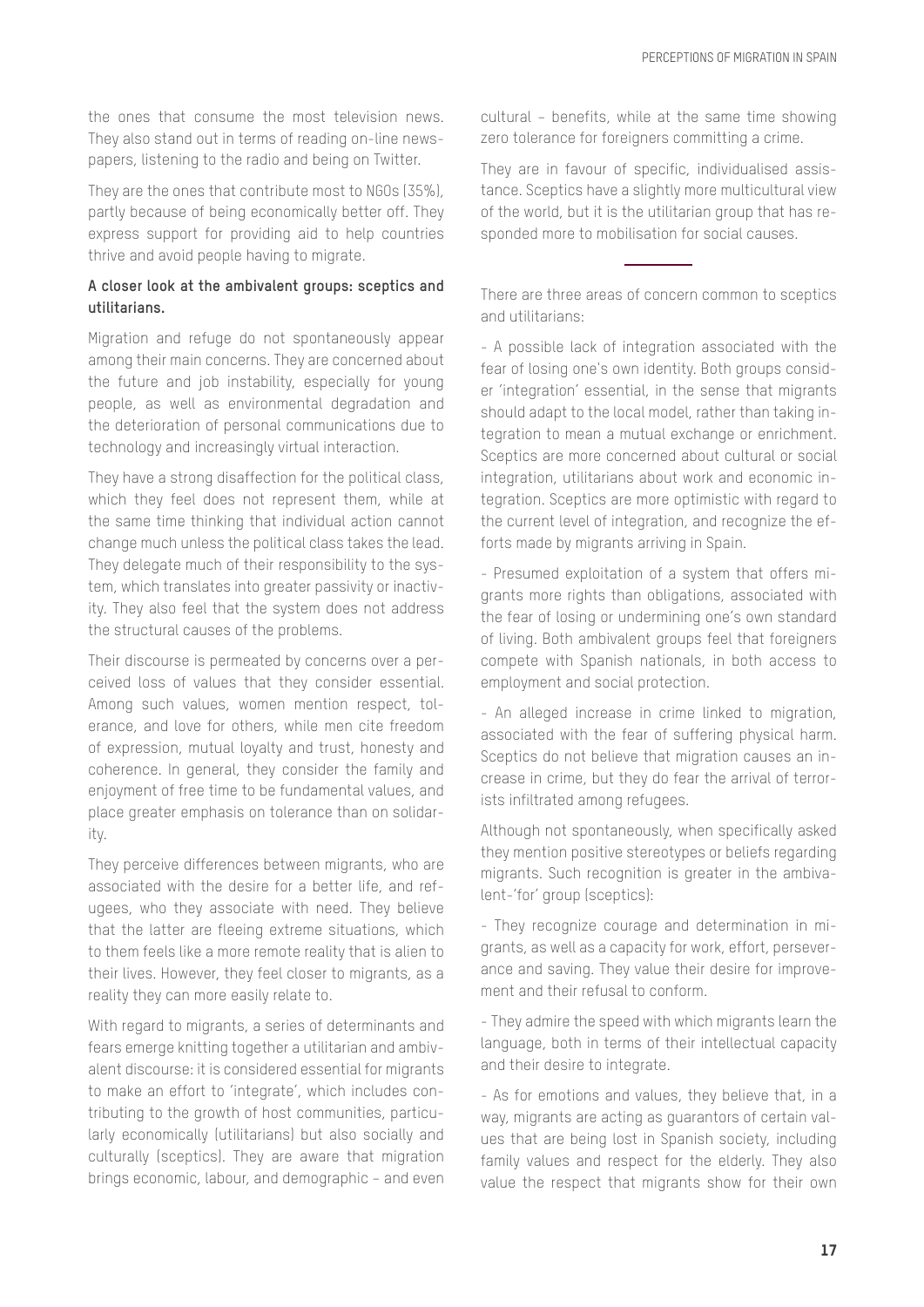traditions and cultural identity.

People in the ambivalent groups say they feel tired, sceptical, and powerless. They consider themselves 'resigned rationals', somewhere between the 'for' group – which they see as very emotional, idealistic, excessively concerned about their own social image, and somewhat hypocritical –, and the 'against' group – which they see as irrational and irate.

#### Main quantitative and qualitative variations from 2017 to 202077

**Figure 5. Quantitative issues showing greatest variation**

|                                                                                                                    | 0% | 20% | 40% | 60% | 80% | 100% |            | 20%    |  |
|--------------------------------------------------------------------------------------------------------------------|----|-----|-----|-----|-----|------|------------|--------|--|
| IMMIGRANTS DO THE WORK THAT SPANISH PEOPLE<br>DON'T WANT TO DO                                                     |    |     |     | 65% |     |      | 8%         |        |  |
| WE ARE IN AN EXTREME SITUATION BECAUSE OF<br><b>VERY PERMISSIVE LAWS ON FOREIGNERS</b>                             |    |     | 46% |     |     |      | 6%         |        |  |
| IN SPAIN, WE HAVE ALLOWED MANY MORE MIGRANTS<br>INTO THE COUNTRY THAN EUROPE HAS                                   |    |     | 44% |     |     |      | 13%        |        |  |
| IN SPAIN, WE HAVE TAKEN IN MANY<br>MORE REFUGEES THAN EUROPE HAS                                                   |    |     | 36% |     |     |      | <b>17%</b> |        |  |
| EVERYONE HAS THE RIGHT TO EMIGRATE                                                                                 |    |     |     |     | 78% |      |            | $-5%$  |  |
| <b>I AM CONCERNED ABOUT THE GROWTH OF RACISM</b><br>AND XENOPHOBIA IN SPAIN                                        |    |     |     |     | 73% |      |            | $-7%$  |  |
| I WOULD LIKE MY CHILDREN TO INTERACT WITH DIFFERENT<br>NATIONALITIES AND RACES, FOR THEIR PERSONAL ENRICHMENT      |    |     |     | 63% |     |      |            | $-5%$  |  |
| REFUGEES MUST BE HELPED URGENTLY BECAUSE<br>THEY ARE IN EXTREME DANGER                                             |    |     |     | 61% |     |      |            | $-9%$  |  |
| I ENGAGE IN SPECIFIC AID ACTIONS<br>(CLOTHING, MONEY, VOLUNTEERING)                                                |    |     |     | 55% |     |      |            | $-7%$  |  |
| MIGRANTS MUST BE TAKEN CARE OF, BUT THEY SHOULD RETURN<br>TO THEIR COUNTRIES OF ORIGIN WHEN THE SITUATION IMPROVES |    |     |     | 54% |     |      |            | $-10%$ |  |
| THE PROBLEM OF TAKING IN REFUGEES IS THE RISK<br>OF INFILTRATED TERRORISTS                                         |    |     | 48% |     |     |      |            | $-7%$  |  |
| IMMIGRANTS HAVE MORE BENEFITS AND SOCIAL SUPPORT<br>THAN SPANISH PEOPLE                                            |    |     | 48% |     |     |      |            | $-8%$  |  |
| WE HAVE TO TAKE IN MORE REFUGEES THAN<br>WE HAVE DONE TO DATE                                                      |    | 30% |     |     |     |      |            | $-16%$ |  |
| <b>I HAVE SIGNED PETITIONS ADVOCATING</b><br>FOR THE RIGHT TO ASYLUM                                               |    | 28% |     |     |     |      |            | $-7%$  |  |
| SUPPORT FOR REFUGEES IS VERY MUCH A FASHION THING                                                                  |    | 28% |     |     |     |      |            | $-7%$  |  |
| <b>I BELIEVE THAT THE COUNTRY'S ECONOMIC FUTURE IS</b><br><b>GOING TO GET BETTER</b>                               |    | 28% |     |     |     |      |            | $-8%$  |  |
|                                                                                                                    |    |     |     |     |     |      |            |        |  |

**Source: Prepared by the author based on the results of the study on perceptions**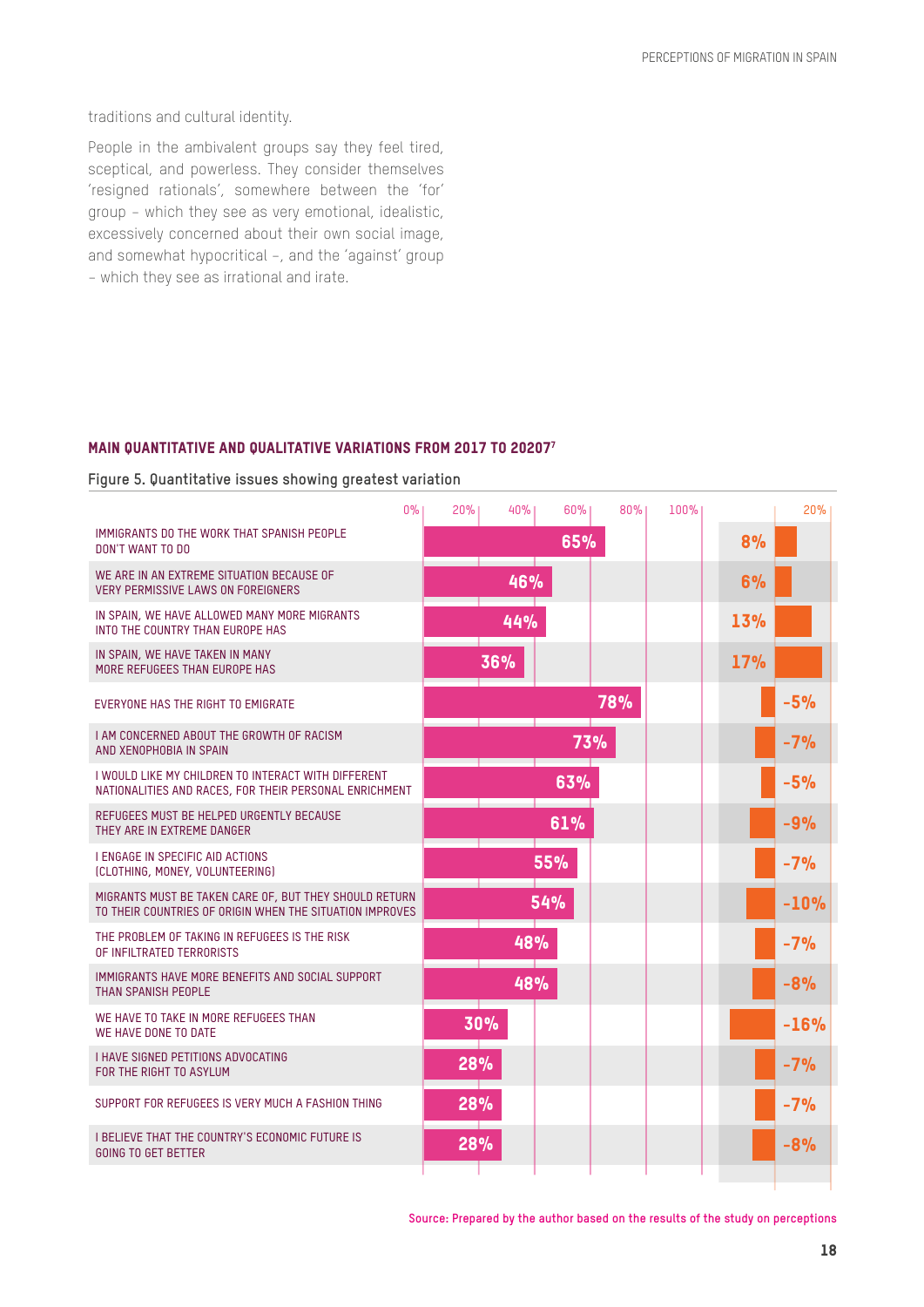**Most indicators remain stable** compared to those compiled in 2017. As indicated by other studies,<sup>8</sup> public views and attitudes toward migration remain relatively stable in the short term. In the last few years in Spain, successive electoral periods have heightened the public relevance of migration by appealing to attitudes and opinions that were already there, but without modifying them substantially, except in a number of areas that we examine below.

**Small variations in highly localized indicators.** The indicators that have varied the most are those related to the sense of urgency in the response to the refugee's situation, which has decreased. Certain elements or assertions that can be interpreted in the light of a declining concern for political correctness have also increased slightly.

**Migrant women are not perceived as a different group.** There are some special considerations that apply to the perception of migrant women. Although the differences are small, migrant women inspire slightly more admiration than migrant men and are perceived less as a threat and as more committed to specific values that the attitudinal groups consider important. However, aversion to certain origins prevails over the fact of being a woman.

**Evolution of attitudinal segments.** Using the same segmentation criteria as in 2017, 2019-2020 showed a slight shift in attitudinal groups. The two most positive ('for') groups remained practically stable overall (-1%), but with a greater bias towards ambivalence as the less mobilised and ambivalent-'for' group (sceptics) grew to the detriment of the 'for' group (cosmopolitan humanitarians). The qualitative analysis links this shift to the reduced sense of urgency with regard to the situation of refugees. The two 'against' groups also remained stable overall (+1%), although a greater bias towards clearly negative positions is perceived. Qualitative analysis links this shift to a declining concern for political correctness.



**Figure 6. Evolution of attitudinal segments**



#### **Source: Prepared by the author based on the results of the study on perceptions**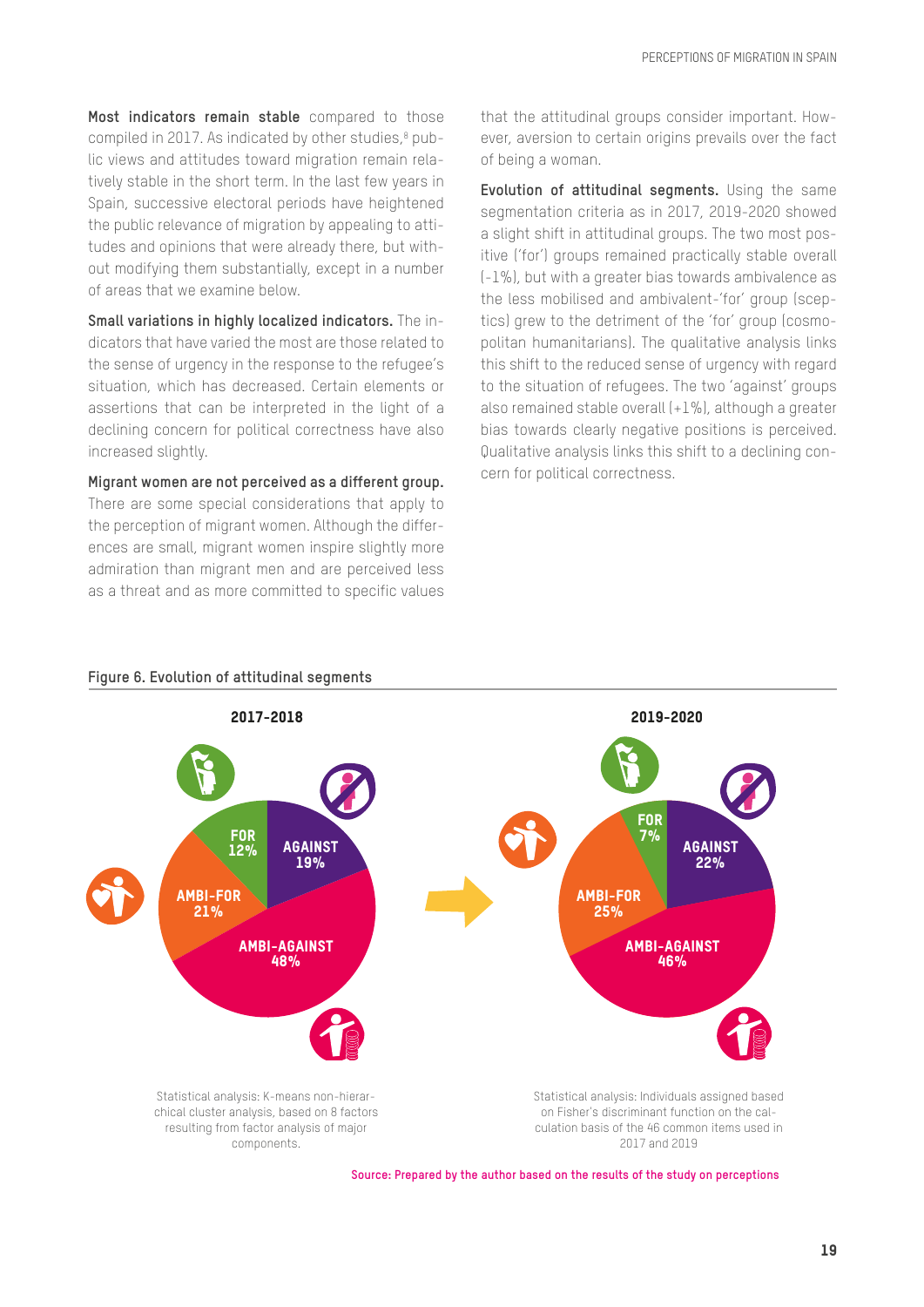#### **Qualitative variations identified in the surveys and discussion groups**

There is a general sense of political weariness, mistrust in governments and lack of representation. A similar situation applies to information: discussion groups recognize that, faced with a proliferation of disinformation and what they term 'data wars', they have the feeling that everything is a hoax, and therefore end up reading only what confirms their previously held opinions.

At the same time, they express a certain liberation from political correctness, a feeling that, increasingly, anything can be said.

They confirm the marked decline in the sense of urgency with regard to the situation of refugees. Refugees are no longer as ubiquitous in the media, and this translates into the conviction that it is no longer so necessary to help them or take them in.

In general, their discourse is more rational and less emotional than in 2017-18 except when it comes to insecurity, which interviewees especially associate with unaccompanied minors (who they term "menas") and Latin American gangs. This issue generates very emotional reactions of rejection and concern that encompass a number of fears: cultural differences, a breakdown of law and order – adolescence is perceived as an age of transgression of established rules, coupled with impunity –, and a spiralling out of control, as they perceive these issues to be on the increase. At the same time, they recognize that their own attitude and the most intolerant attitudes are conditioned by the extensive media coverage of crimes committed by foreigners, which is not balanced by positive news about their contribution or role in society.

Although still present, there has been a decline in the level of agreement on myths or fake news regarding alleged privileges enjoyed by migrants in access to social protection. However, people continue to be very sensitive to any measures that may be interpreted as putting them at a disadvantage compared to migrants.

News or communication approaches highlighting the difficulties faced by migrants and thus seeking to generate empathy do not work, as people feel that many non-migrants also face similar issues.

A very instrumentalist and conditioned view of migrants prevails: 'let them come to contribute and integrate'.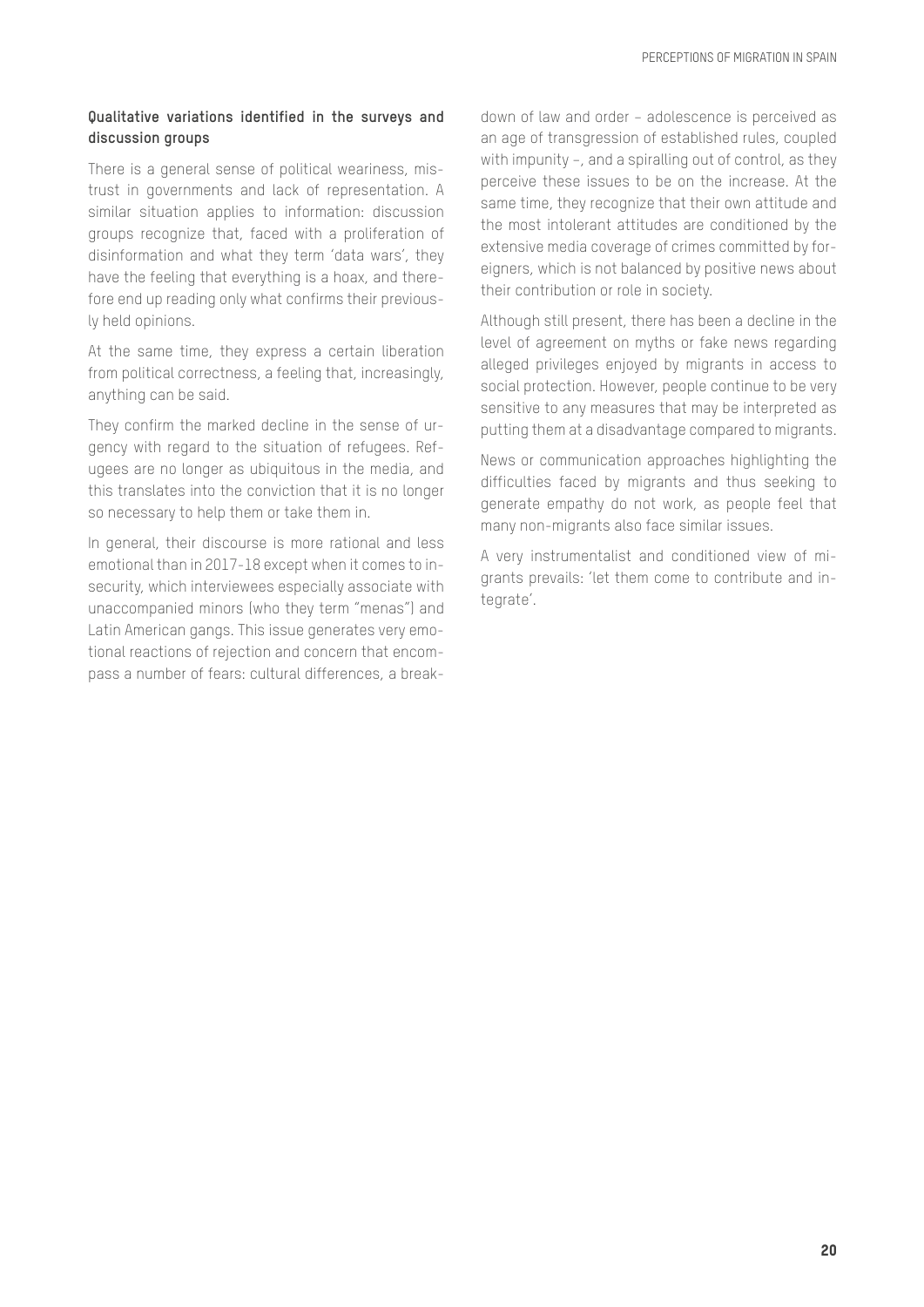## 4. Key lessons learned

#### The ambivalent group: Coexisting fears and values

The first important finding of the study confirms the existence of a majority ambivalent group in the case of Spain, in keeping with the pattern observed in other countries and regions of the world.

The public discourse on migration is highly emotional, and yet, in the face of perceived polarization, most people cannot be simply divided into those for and those against migration, being probably somewhere in between. Most do not have a clear or unshakeable position with respect to migration, and have views based on personal values that are susceptible to change depending on external elements or direct experience.

'What ties this group together is that their views are based on pragmatic concerns rather than ideological commitments. Their positions on issues of identity and belonging are more nuanced and they tend to share both values of openness and anxieties around immigration .'<sup>9</sup>

In Spain, the group considered ambivalent represented 69% of the population in 2017 and 71% in 20192020. Within this group, there are differences and similarities that define two further subgroups. First, those who have an open view of the world but are not prepared to mobilise to advocate for better migration or human rights governance. Second, those who have an instrumentalist view of migration, and will therefore only be in favour if it can be proven that it brings a concrete material contribution, preferably (though not exclusively) of an economic nature.

Analysis of the level of agreement on the various statements included in the survey reveals the most significant characteristic of the ambivalent group: the coexistence within the same persons of fears and values that, activated ones or the others, will shift their attitude on migration toward one side of the spectrum or the other. This coexistence also explains the apparent contradictions that appear in almost all migration opinion surveys and that are the hallmark of the ambivalent group: the absence of homogeneous, monolithic or unshakeable opinions.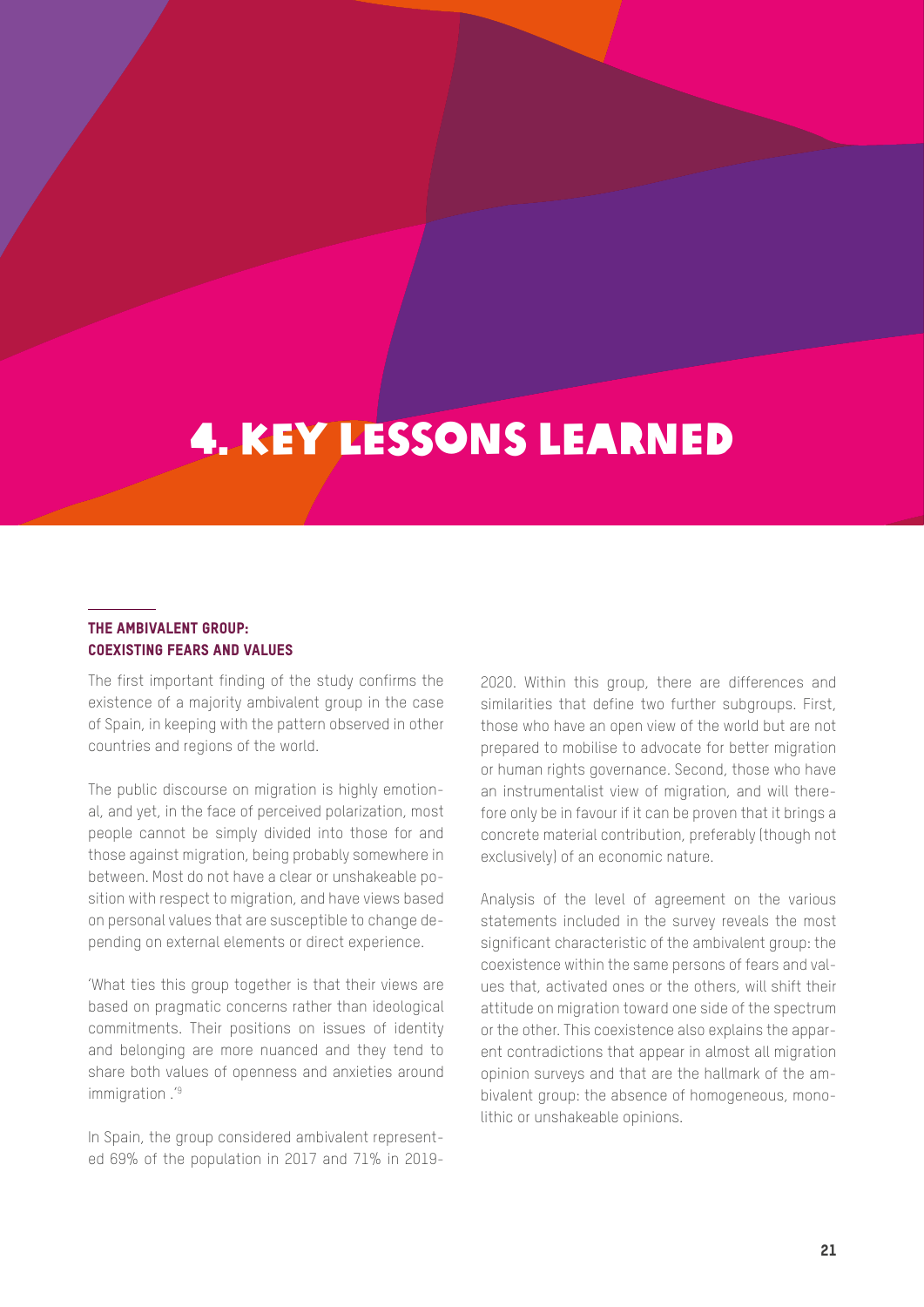#### **Figure 7. Coexisting fears and values**



All the persons interviewed are very clear on the values and ethical, religious and moral beliefs or convictions that guide their behaviours. 'Personal values are the dominating force in life, and all of a person's activity is directed towards the realization of this values'.10 Many of these values are shared, as these are people who were born and/or raised in a similar environment. What varies, however, is the priority that every individual person gives to each of these values. A recent study further showed a significant correlation between the values prioritized by an individual, and their perception of migration. Thus, values such as universalism, benevolence or solidarity, stimulation and self-direction are associated with pro-immigration attitudes, while conformity, security, tradition and power are associated with anti-immigration attitudes.<sup>11</sup>

Most campaigns advocating for the rights of migrants have assumed that the feelings of the pro-immigration group, as well as the values that move them to act, are those of the majority, thus neglecting to address the values and concerns of the majority ambivalent group in their communications.

'Based on an inventory of 135 campaigns analysed […] few pro-migration campaigns contained value-based messaging, whereas all anti-migration campaigns did. Similarly, very few pro-migration campaigns included values besides "universalism" and "benevolence", whereas anti-migration campaigns included values associated with both pro- and anti-migration attitudes.'12

#### The three fears

Whereas the discourse in favour of migrants and the benefits of migration has failed to respond to the fears and values of the ambivalent group, we find that the anti-migration discourse has succeeded in appealing not only to the values, but very specifically to the main fears and areas of concern of the ambivalent group, thus achieving the acceptance of progressively more extreme and even xenophobic ideas in the public debate on migration.

Both in the surveys and in the results of the discussion groups, we found that three basic fears are expressed when interviewees defend positions against migration:

#### **Fear of physical harm.**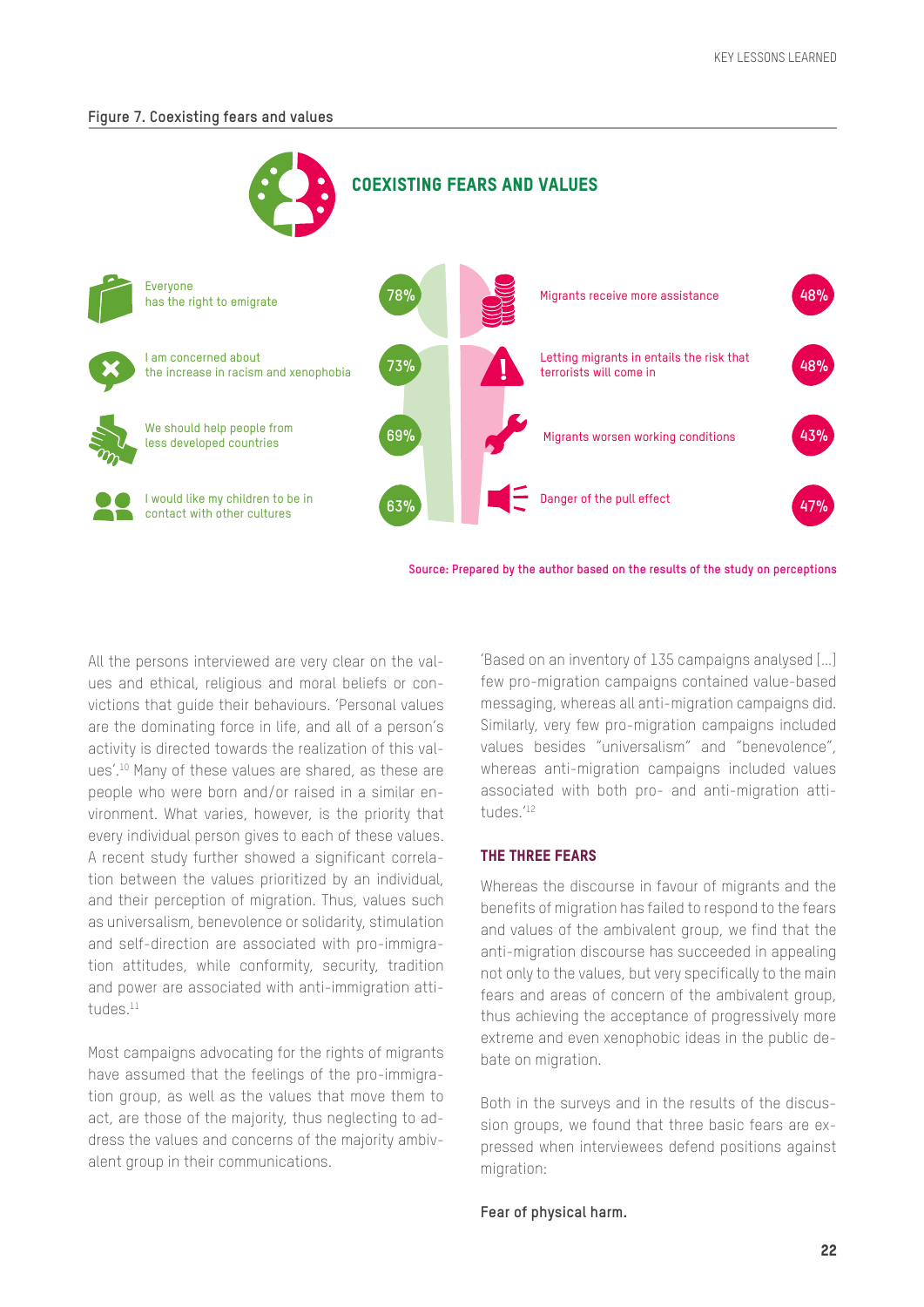This fear is at the core of the discourse that claims (without evidence) that there is a link between migration and terrorism or criminality, and also represents migration as a risk of invasion. Appealing to these

emotions makes it possible to disregard and even contradict available data and evidence, given the strong impact on people's beliefs.



#### **Table 8. Putting the invasion discourse into context**

**Fear of loss of standard of living**.

This fear is at the heart of the discourse claiming that migrants and host country nationals compete for jobs, or that foreigners have advantages in access to social protection. All of these are again issues that have been disproved by evidence.<sup>14</sup>

#### **Fear of loss of cultural identity.**

This is at the heart of the discourse predicting an Islamization of Europe or the rejection of local customs and traditions because of the influence of foreigners.

One element that illustrates how the most extreme anti-migration discourse appeals to such fears while disregarding the evidence is an analysis of disinformation on migrants and refugees. Between 2019 and 2020, the study *Disinformation about migration in the EU: Promoting alternative narratives* analysed more than 1,500 articles that could be labelled disinformation about migrants, and concludes that 'the most prominent disinformation narratives framed migration as a threat to health, wealth, or identity. (...) In particular, Italy and Spain register much higher levels of disinformation related to wealth and health, while in Germany and the Czech Republic narratives are predominantly about identity.'15

**Source: Oxfam Intermón (2018)13**

#### Think of an elephant

The last key lesson of the study relates to the role that well-intentioned discourse and communications practices have played in perpetuating the key elements of the anti-migration rhetoric. In addition to neglecting the uppermost fears and values of the ambivalent group, many communication campaigns advocating for the rights of migrants and refugees have adopted the visual codes and terminology used in the anti-immigration discourse with the aim of negating them: in other words, the anti-immigration discourse has been the one setting the terms of the public debate on migration, structuring the conversation around specific frames that have gained ground in the common belief system through repetition.

Thought frames are 'pre-established ideas that condition people to interpret what they observe in a given way. Becoming aware of this framing enables us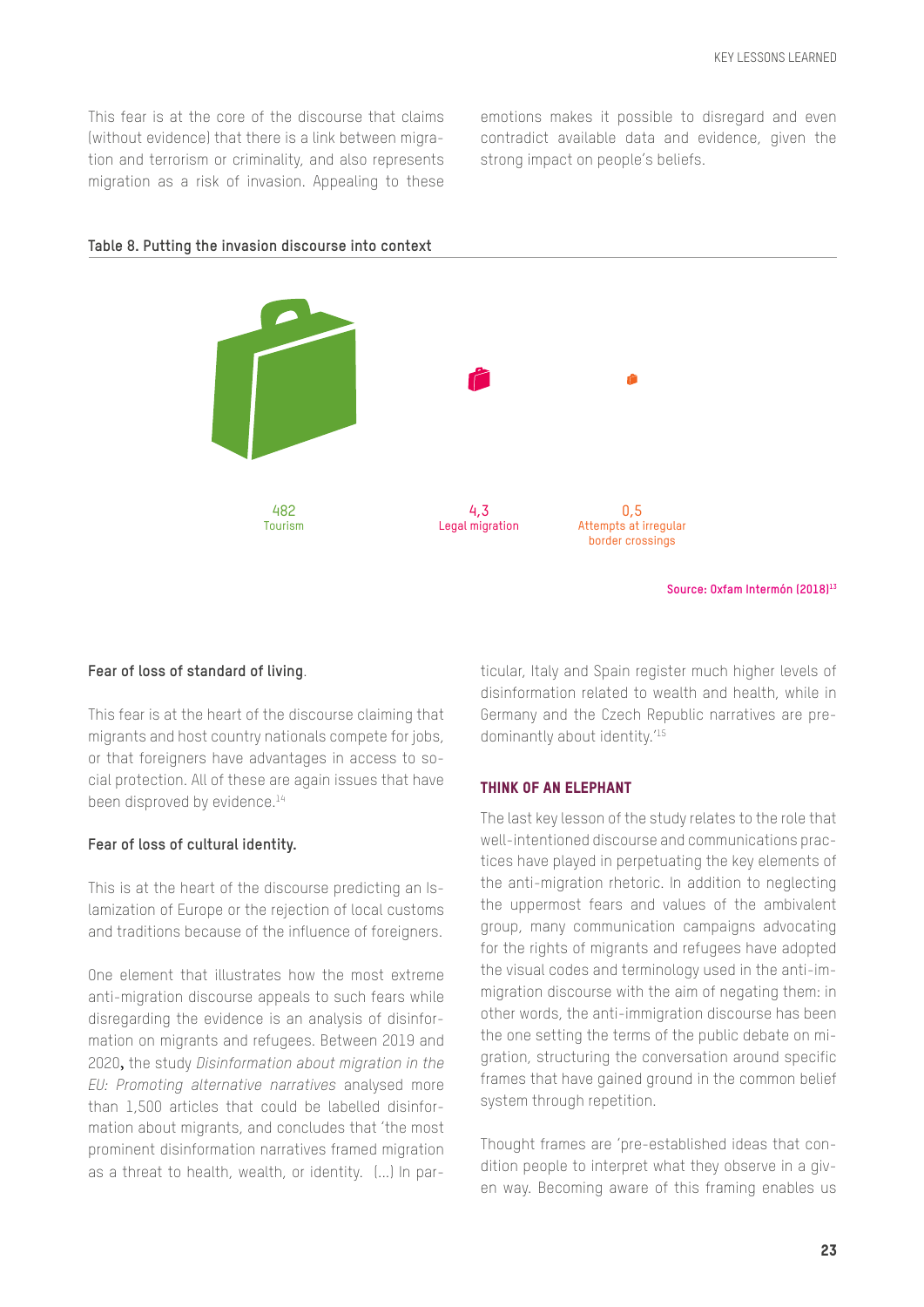to better understand how people interpret their environment and define their positions based on learning, knowledge, experience, the values that have been instilled in them and those they have developed during their lives.'16 To use a metaphor, frames are the lenses that make two people see the same fact differently, make a different ethical and moral assessment when learning of the same circumstance and, as a consequence, act or think differently.<sup>17</sup>

'A characteristic of narrative frames is that any mention or reference to them inevitably evokes them. Negating or arguing against a certain discourse serves to activate it, and forces you to move within the limits of such discourse. If you are told not to think of an elephant, you will automatically think of an elephant.'18

The anti-migration message has managed to centre the public debate on migrations around its own narrative frames, exacerbating the concerns and fears of ambivalent groups with an essentially emotional ac-

count that appeals to values normally associated with anti-migration attitudes: conformity, security, tradition and power. Pro-migration messages and campaigns, ignoring these fears and values, have failed to develop their own narrative frames to associate migration also with more conservative values, in order to neutralize fears and concerns with a more positive vision.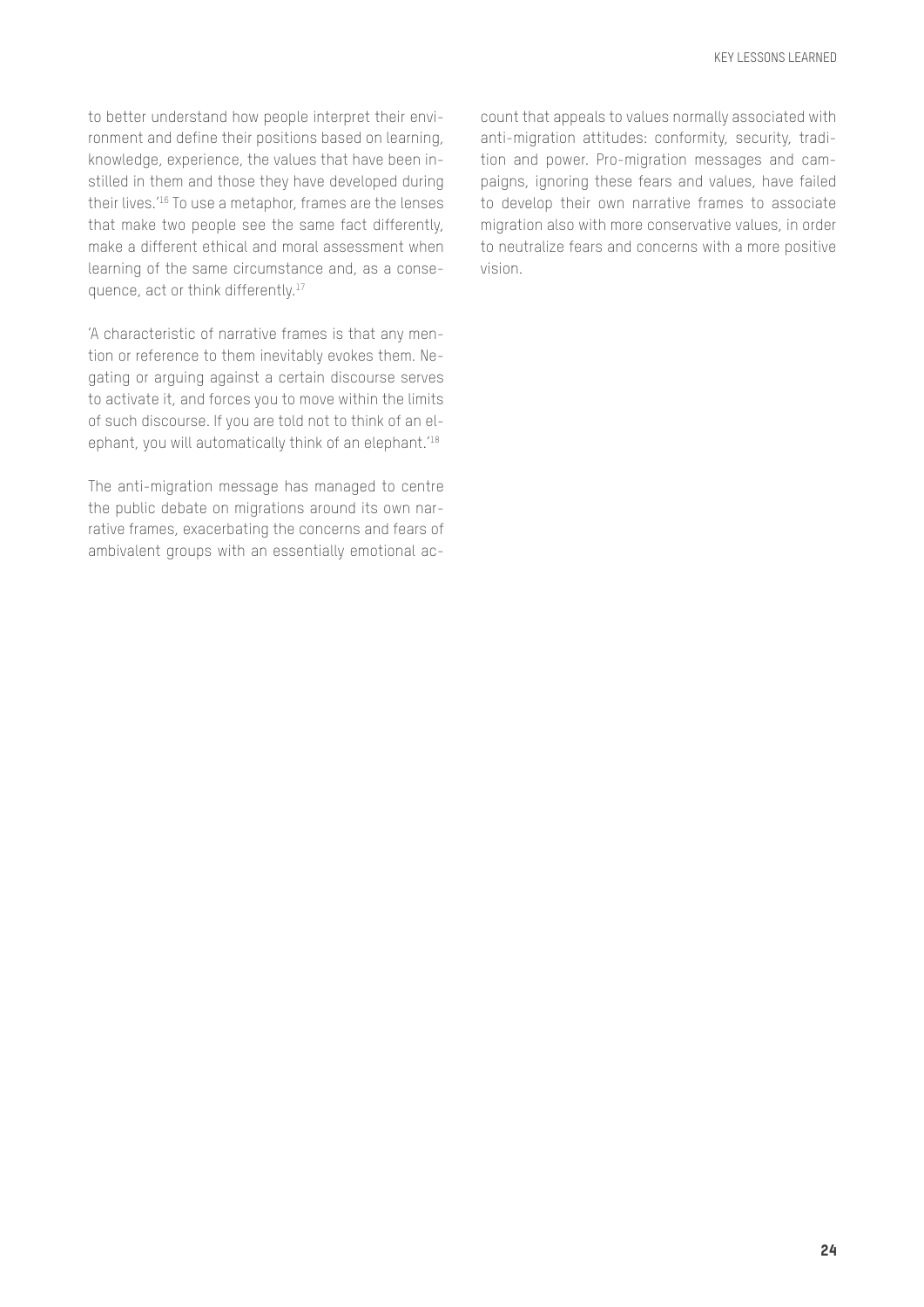# 5. A different Perspective: Recommendations for **A NARRATIVE CHANGE<sup>19</sup>**

#### Forget the anti-immigration discourse: think, write, speak in your own terms

Given that frames are reinforced by repetition, it is imperative that the pro-migration discourse stops reacting to the arguments of the other side and builds its own narrative around its own frames. Words, images, stories, messages and sources are all elements required for constructing a narrative.20 They must have meaning in their own right, and not be built in opposition or as a reaction to the fears exacerbated by the anti-immigration discourse: they must discredit such rhetoric by means of their own messages and visual narrative.

#### **Applying this principle means:**

Choosing words, moving from the word cloud encompassing the current hegemonic discourse of exceptionality – problem, crisis, illegal, border, invasion, crisis – to one representing migration in terms of people, our own experience and everyday life – project, family, aspiration, innovation, development, growth.

RECOMMENDATIONS FOR A CHANGE OF NARRATIVE



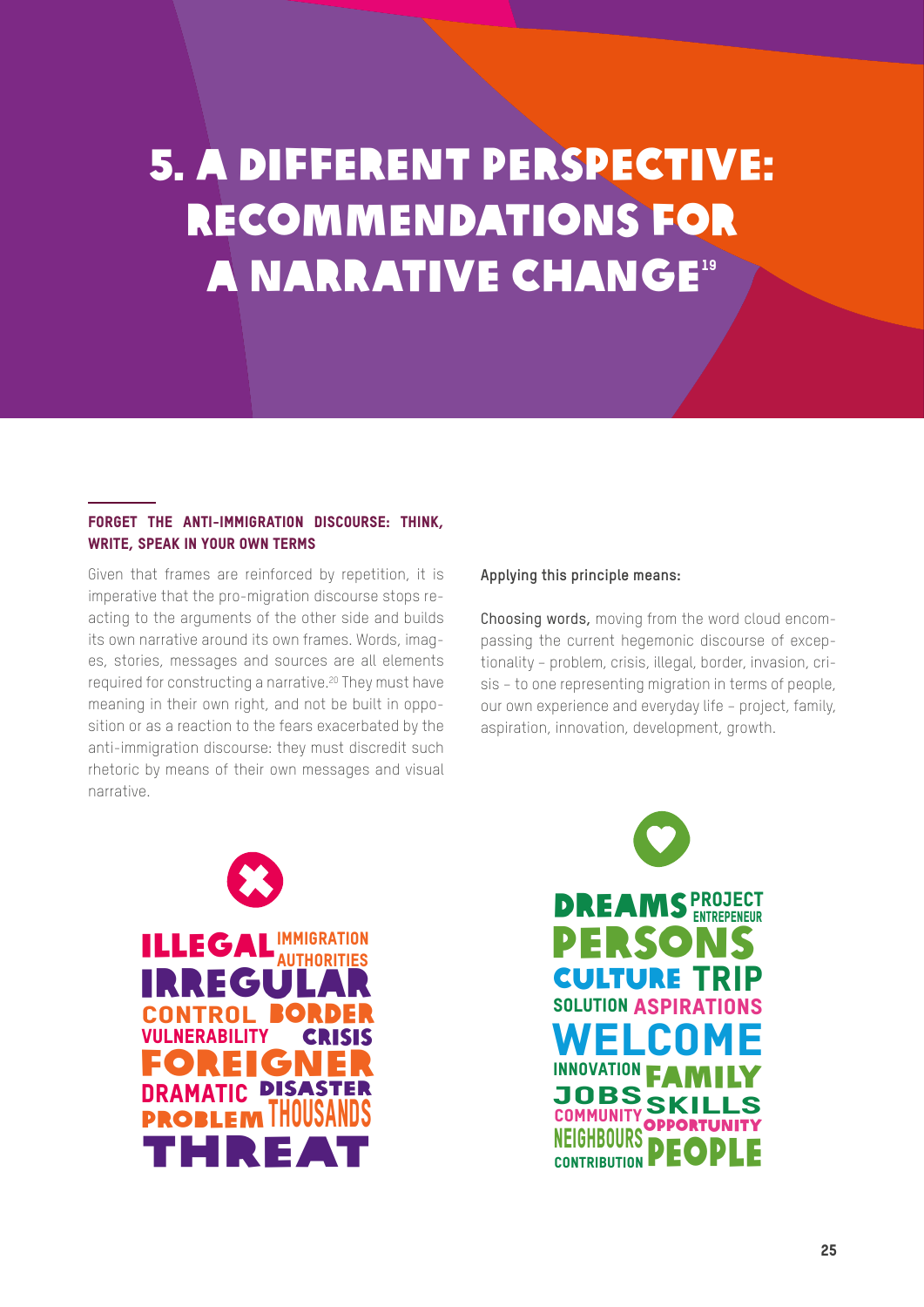Choosing images, discarding the obligation to resort to the ubiquitous images present in visual accounts of migration – boats, walls, large groups of people making it difficult to think of personal experience, images of poverty and vulnerability, or the threat of invasion – in order to choose images that represent migration as an individual experience, an experience we can relate to personally or through those close to us, from a vision that reflects our own aspirations, either metaphorically or literally.



Frame the data appropriately, putting data in context and ensuring they create positive emotions. 'We are suffering from the greatest refugee crisis since World War II' is a statement that plays to the invasion and threat frames. However, 'only 3.5% of the world population lives outside their countries of origin' appeals to the frame of order and conformity. Yet both statements are true.

#### Know your audience and appeal to the values of the ambivalent group

Attitudinal segmentation makes it possible to identify predominant fears, concerns, frames and values in different population groups. In order to promote alternative narratives, the words, images, stories, messages and sources used to talk about migration must be adapted to the characteristics of each audience, paying particular attention to the majority ambivalent group.

Among existing studies and guidelines for communications on migration, there is unanimous agreement on the importance of communication based on values guiding the audience's behaviour. Additionally, there is some evidence that messages based on values that are consistent with those of the target audience are more likely to generate support, whereas messages based on those that are not may generate antipathy.<sup>21</sup>

The discourse on migration must therefore also be able to appeal to the values of the ambivalent groups, using its own narrative frames to draw such groups toward positions that are more open to migration, so that alternative, evidence-based messages gradually permeate and neutralize fears and promote social justice.

Thus, given the correlation between people's uppermost values and their attitudes – more open or more closed- toward migration,<sup>22</sup> the migratory narrative must be able to appeal not only to the values of the 'for' group, but also to those that are important to people with more hesitant or ambivalent positions.

Based on an independent and coherent narrative, attitudinal segmentation makes it possible to develop strategies adapted to the target audience at any given time, knowing that when messages are framed in values of self-direction (universalism, solidarity) or openness to change (multiculturalism), they will be more likely to elicit support from the 'for' group. However, when the discourse is framed in values of preservation (family, security, tradition, respect, honesty) or self-improvement (freedom, power, entrepreneurship), it is more likely to mobilise those in the ambivalent group.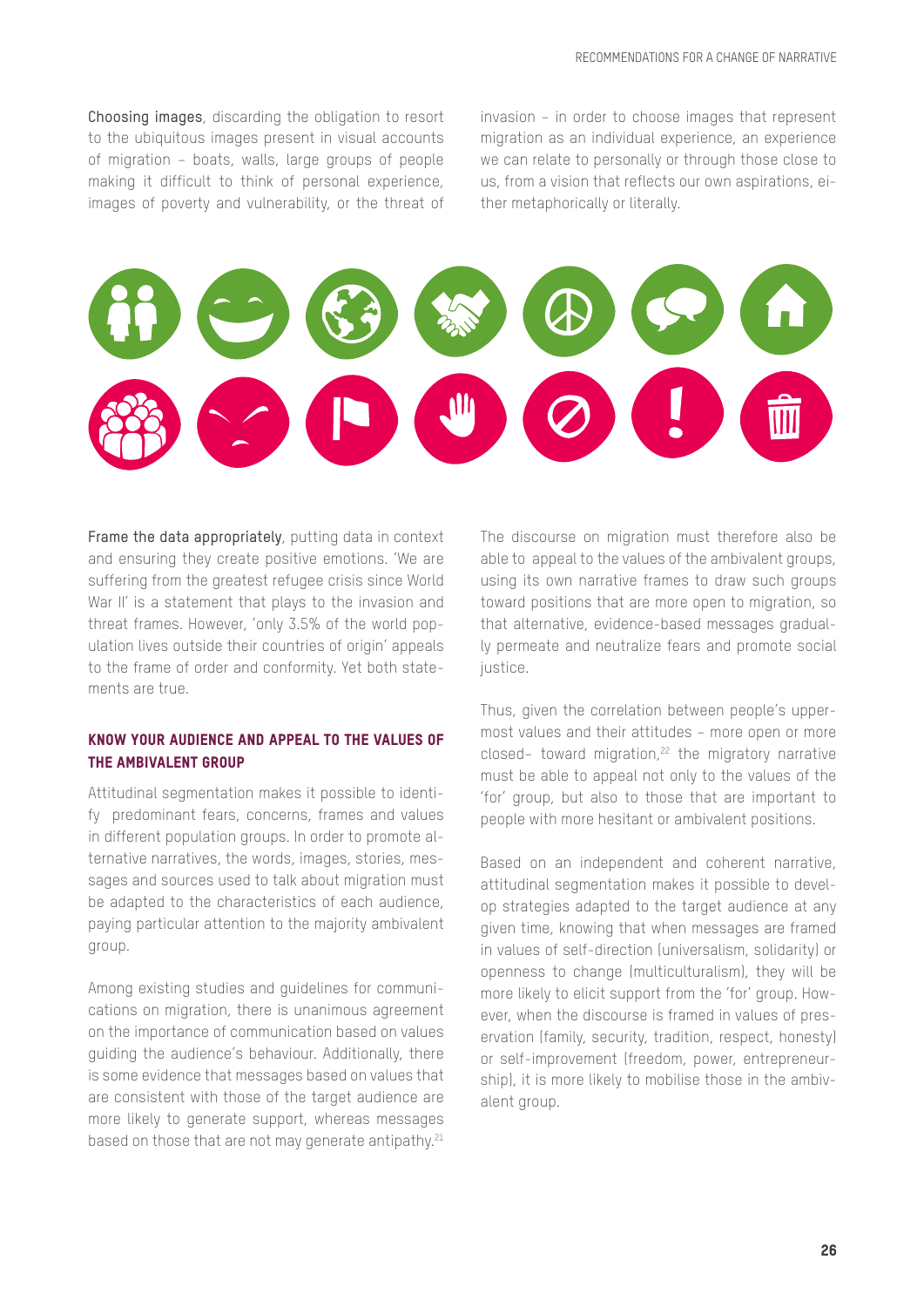#### SOME SCENARIOS WHERE WE CAN APPLY A DIFFERENT **PERSPECTIVE**

In addition to appealing to the values that are important to different attitudinal groups, it is important to pull the migration debate away from the frame of exceptionality. To apply our own perspective, whether personal or institutional, based on closeness, direct experience and emotions, valuing the daily encounters and exchanges, relationships, aspirations and projects that migration makes possible. There are some areas that allow the building of a different story on migration, through a literal or metaphorical discourse, far removed from stereotypical and dehumanizing images, and inspired by a wide range of positive values and emotions.

The family. The family environment – whether that is families with members from different origins, families with members living or having lived far away, persons who act like family for those living far from their own – allows the building of stories about migration based on frames such as family, tradition, loyalty and trust.

Friendships / social relations: Friendships and social contacts provide stories of encounters based on the frames of respect, security, and mutual trust.

Work environment: This provides a portrayal of migration based on the frames of entrepreneurship, projects, aspirations or power. It can also address issues such as trust, loyalty and security.

The private and personal: This area makes it possible to explore issues of meaning, such as universality, but also those based on frames of destiny or freedom: migration as a due encounter or the freedom to meet each other.

#### Promote direct experience and tell a story

One of the characteristics of the representative sample of the adult population in Spain was the limited extent of close interaction with foreigners and, in particular, with migrants and refugees. This means that it is factors other than direct experience, whether internal (such as personality, the education received, or our own worldview) or external (the media, the opinion of those close to us, or the political discourse), that largely define attitudes and perceptions of migration.

Direct experience is a powerful element for transforming perceptions. Facilitating such experience or encounter is therefore a key strategy for narrative change.

This promotion of direct experience can be complemented by the use of *storytelling*. 'Storytelling has the unique capacity to unite diverse groups of people through common values and life experiences. Tapping into these elements can help the public to better relate with the experiences of migrants.<sup>'23</sup>

Promoting direct experience also means systematically engaging migrants and refugees themselves so that they are able to determine the narratives that affect them and the stories that are told.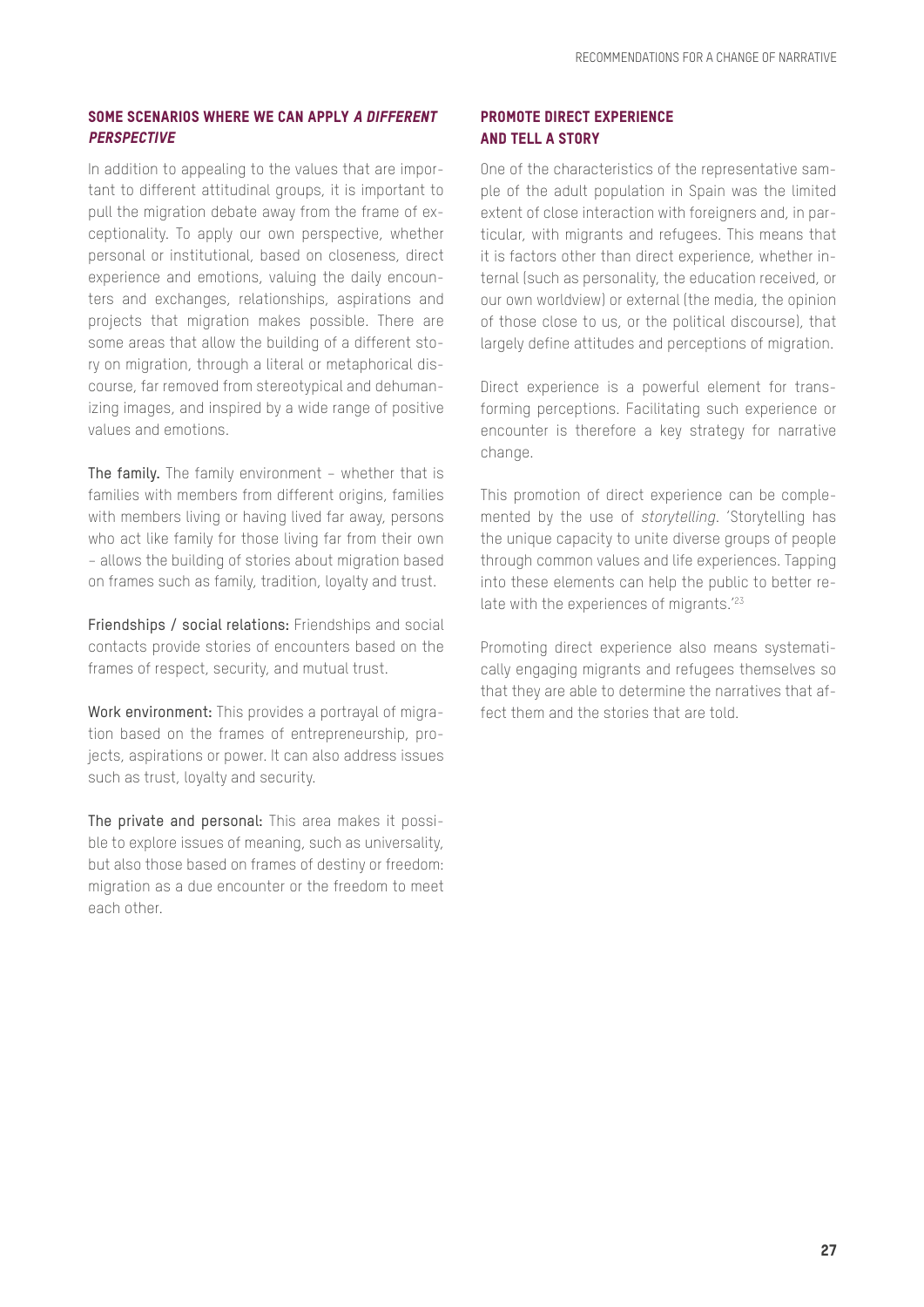## 6. Conclusions

- The way in which migration is narrated, the words, images and concepts associated with it in public discourse, are not just abstract elements that harmlessly land in our common belief system. Rather, they shape the treatment that is dispensed to migrants or persons seeking refuge.
- **•** There is a perceived growing polarization in the public debate on migration, with more extreme and xenophobic ideas gradually being accepted.
- **However, attitudinal segmentation studies show** that most people cannot be categorized in a simplistic way as either for or against migration. Most people stand somewhere in the middle, largely ambivalent, less ideological, less politically committed, and holding opinions and views based on emotions and personal values that can be influenced by external elements.
- **The two studies on perceptions of migration and** refugees in Spain carried out by Oxfam between 2017 and 2020 show a population that is aware, empathetic, concerned and responsible but, at the same time, scarcely mobilised and expecting order and conformity.
- One of the features of the representative sample of the Spanish population is the limited extent of close interaction with migrants and refugees. This means that it is factors other than direct experience, whether internal (such as personality, education received, or our own worldview) or external (the media, the opinion of those close to us, or the political discourse), that largely define perceptions and attitudes on migration.
- Attitudinal segmentation makes it possible to identify four profiles or groups: two with more clearly defined attitudes or positions (7% 'for' and 22% 'against') and two groups with ambivalent attitudes that represent 71% of the population in 2020.
- The two ambivalent groups include those who have an open view of the world but are not prepared to mobilise to advocate for better migration or human rights governance. And those who have an instrumentalist view of migration, and will therefore only be in favour if it can be proven that it brings a concrete material contribution, preferably (though not exclusively) of an economic nature.
- The values that concern the ambivalent groups include respect, tolerance, love for others, freedom of expression, loyalty and mutual trust, honesty and coherence. Ambivalent groups also consider family and the enjoyment of free time to be fundamental values. They place greater emphasis on tolerance than on solidarity.
- $\bullet$  The main concerns of ambivalent groups, which are also present in the other groups, focus on three areas: fear of physical harm, fear of losing standard of living, and fear of losing their cultural identity.
- It is essential to develop an independent narrative on migration that is not built in reaction to the arguments of the anti-immigration discourse, a narrative that, through its own language, also appeals to the values of the ambivalent groups: family, security, tradition, respect, honesty, freedom, power and entrepreneurship, providing a response to their fears and bringing them closer to more open po-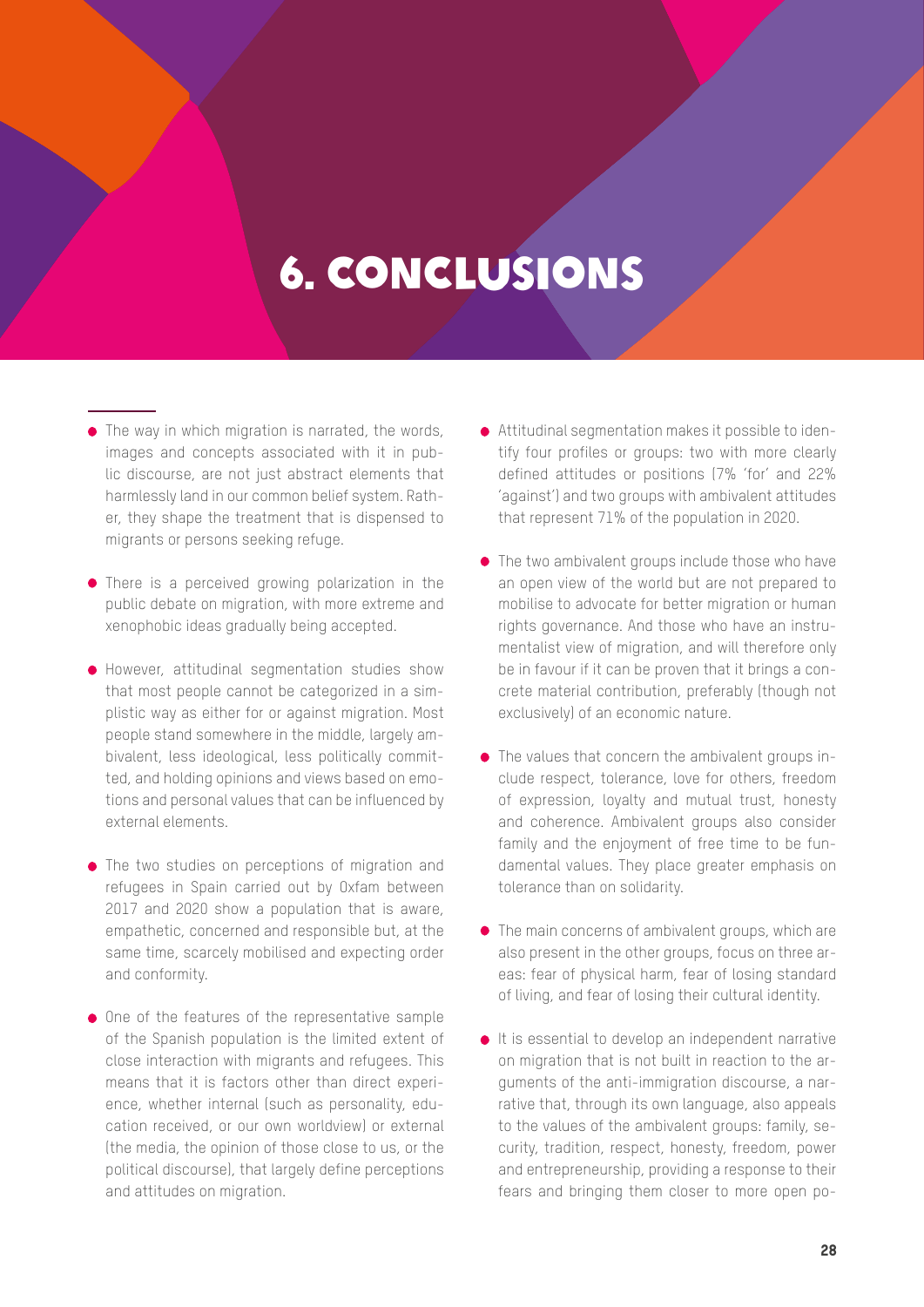sitions toward migrants and refugees that foster social justice.

- This new narrative must pull the migration debate away from the frame of exceptionality by applying a personal view based on closeness, direct experience and emotions, valuing the daily exchanges and interactions, relationships, aspirations and projects that migration makes possible.
- Direct experience is a powerful element for transforming perceptions. Facilitating this experience directly or through storytelling defined by and with migrants and refugees is therefore a key strategy for the narrative change.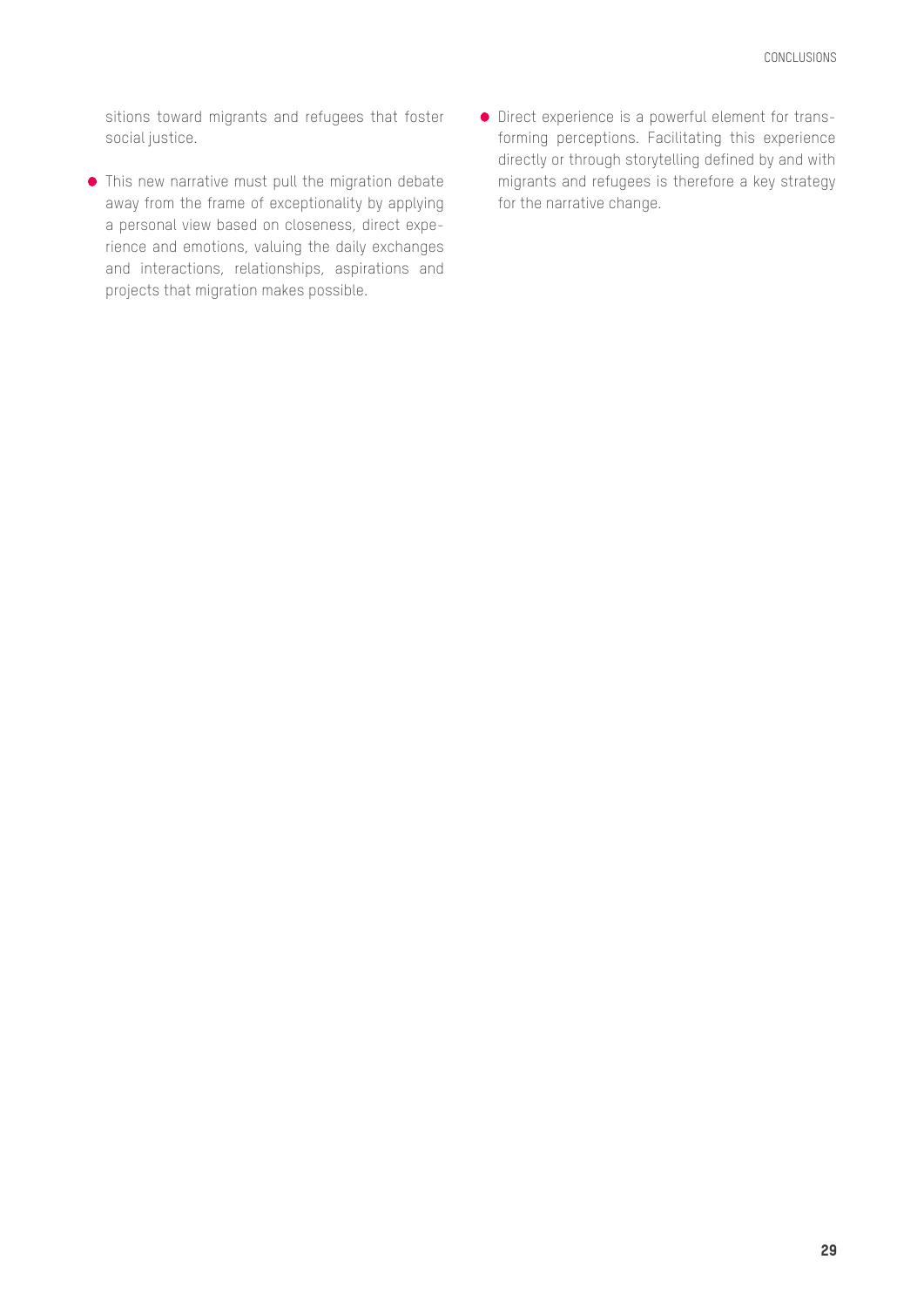

1 ORSImpact (2019). *Measuring narrative change*. Available at [https://www.orsimpact.com/](https://www.orsimpact.com/DirectoryAttachments/7182019_123705_659_Measuring_narrative_Change_FINAL_r) [DirectoryAttachments/7182019\\_123705\\_659\\_Measuring\\_narrative\\_Change\\_FINAL\\_rev\\_17July2019.pdf](https://www.orsimpact.com/DirectoryAttachments/7182019_123705_659_Measuring_narrative_Change_FINAL_r)

2 Kaleta, J. & Carrasco, J. (2019). *Flipping the script: A moral and economic case for narrative change*. Available at

[https://www.livingcities.org/blog/1280-flippingthe-script-a-moral-and-economic-case-for-narrative-change](https://www.livingcities.org/blog/1280-flippingthe-script-a-moral-and-economic-case-for-narrative-ch)

- 3 More in Common, Purpose Europe et al. *Attitudes towards National Identity, Immigration and Refugees* en varios países. Available at <https://www.moreincommon.com/our-work/publications/>
- 4 Oxfam (2019). *Yes, but not here. Perceptions of xenophobia and discrimination towards Venezuelan migrants in Colombia, Ecuador and Peru*. Available at [https://oxfamilibrary.openrepository.com/bitstream/handle/10546/620890/bp-si-pero-no](https://oxfamilibrary.openrepository.com/bitstream/handle/10546/620890/bp-si-pero-no-aqui-251019-es.)[aqui-251019-es.pdf?sequence=8&isAllowed=y](https://oxfamilibrary.openrepository.com/bitstream/handle/10546/620890/bp-si-pero-no-aqui-251019-es.)

[5 Note on methodology for the two studies available](https://oxfam.box.com/s/l3xq9yalncxqouyshjez7jq8f554o79w) here and on Oxfam Intermón's publications website.

- <sup>6</sup> Refugees are protected and specifically defined in international law as persons who are outside their country of origin due to a well-founded fear of persecution, conflict, violence or other circumstances that seriously disrupt public order, and therefore require international protection. Source: UNHCR
- <sup>7</sup> The surveys of the second study were conducted in December 2019 and the discussion groups were held in February 2020. The results do not, therefore, reflect the impact of COVID-19. Perceptions tend to remain stable with slight variations in the short term, so the impact of the pandemic can be progressively assessed later.
- 8 Dempster, H., Leach, A. & Hargrave, K. (2020). *Public attitudes toward immigration and immigrants. What people think, why, and how to influence them*. ODI Working Paper. Available at [https://www.odi.org/publications/17333-publicattitudes](https://www.odi.org/publications/17333-publicattitudes-%20towards-immigration-and-immigrants-what-peop)[towards-immigration-and-immigrants-what-people-think-why-and-how-influence-them](https://www.odi.org/publications/17333-publicattitudes-%20towards-immigration-and-immigrants-what-peop)
- 9 Global Forum on Migration and Development (2020). *Communications Guide on Shaping Public Narratives on Migration 2020*. Available at <https://www.gfmd.org/gfmd-communications-guide-shaping-public-narratives-migration-2020>
- 10 Allport, GW. (1961). *Pattern and Growth in Personality*. Holt, Rinehart and Winston. Cited in Dennison J. (2019).
- 11 Dennison J. (2019). *What policy communication works for migration? Using values to depolarize*. International Center for Migration and Policy Development. Available at https://www.icmpd.org/fileadmin/user\_upload/202007EMM4\_OPAM\_\_3rd chapter Using values to depolarise.pdf

12 Ibid

- 13 Oxfam Intermón (2018). Origen, tránsito y devolución. *Las personas refugiadas y la crisis política de la UE*. Available at [https://web.oxfamintermon.org/sites/default/files/documentos/files/personas-refugiadas-Origen-transito-devolucion.](https://web.oxfamintermon.org/sites/default/files/documentos/files/personas-refugiadas-Origen-transi) [pdf](https://web.oxfamintermon.org/sites/default/files/documentos/files/personas-refugiadas-Origen-transi)
- <sup>14</sup> [https://migracion.maldita.es/articulos/un-rastreo-de-las-ayudas-sociales-desmonta-el-discurso-de-que-los](https://migracion.maldita.es/articulos/un-rastreo-de-las-ayudas-sociales-desmonta-el-discurso-de-que-los-inmigrantes-tienen-mas-facilidades-de-acceso-que-los-espanoles/)[inmigrantes-tienen-mas-facilidades-de-acceso-que-los-espanoles/](https://migracion.maldita.es/articulos/un-rastreo-de-las-ayudas-sociales-desmonta-el-discurso-de-que-los-inmigrantes-tienen-mas-facilidades-de-acceso-que-los-espanoles/)
- 15 Butcher, P., & Neidhardt, A. H. (2020), *Disinformation about migration in the EU: promoting alternative narratives.* European Policy Centre.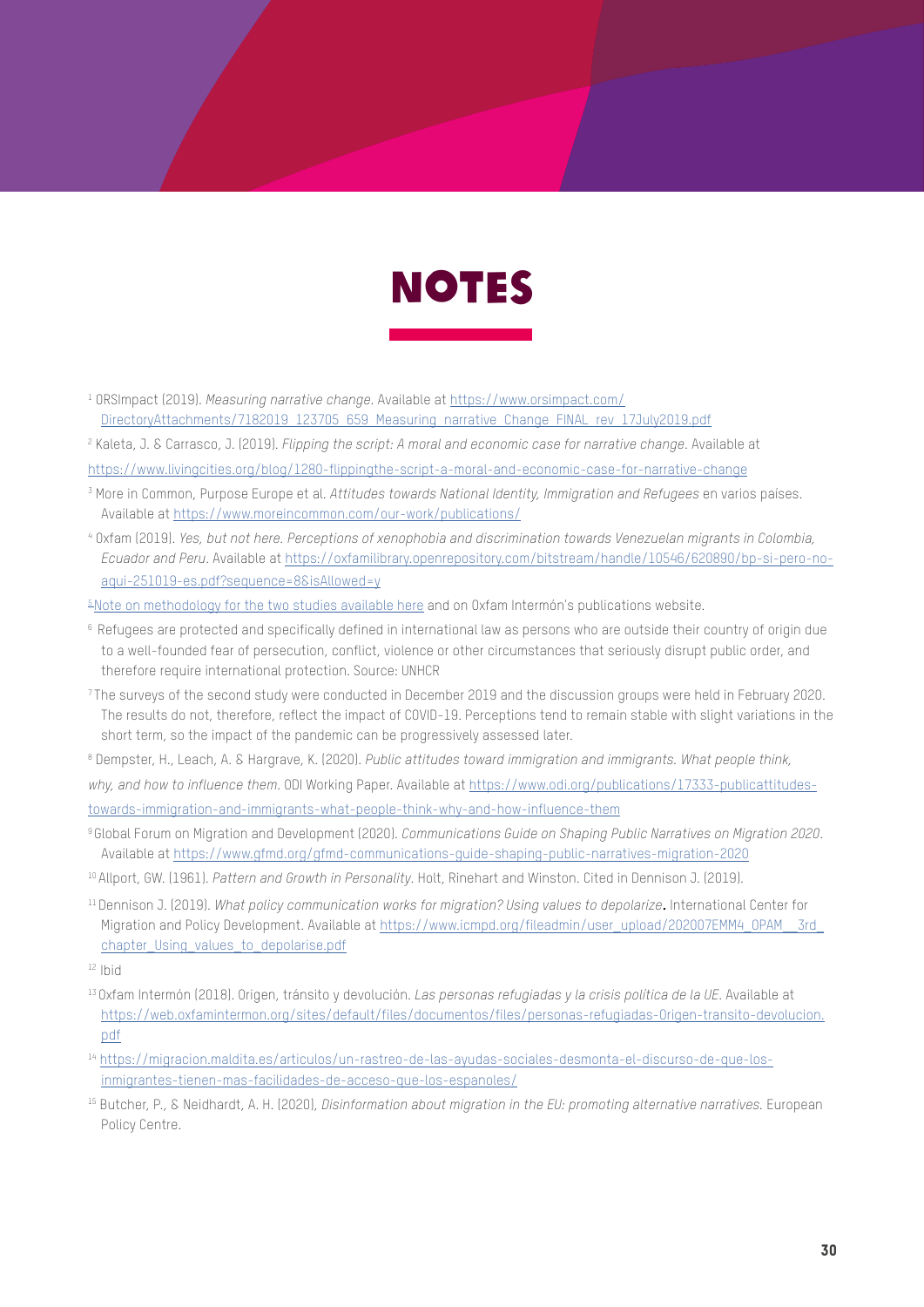- 16 Oxfam (2019). *Yes, but not here. Perceptions of xenophobia and discrimination towards Venezuelan migrants in Colombia, Ecuador and Peru.* Available at [https://oxfamilibrary.openrepository.com/bitstream/handle/10546/620890/bp-si-pero-no](https://oxfamilibrary.openrepository.com/bitstream/handle/10546/620890/bp-si-pero-no-aqui-251019-es.)[aqui-251019-es.pdf?sequence=8&isAllowed=y](https://oxfamilibrary.openrepository.com/bitstream/handle/10546/620890/bp-si-pero-no-aqui-251019-es.)
- 17 Garzón, E. y C. Santamaría (2018). *Comunicación sobre las migraciones.* Oxfam Intermón guide (Spain). Available in Spanish at [https://www.oxfamintermon.org/sites/default/files/documentos/documentos/guia-comunicacion-migraciones.pdf](https://www.oxfamintermon.org/sites/default/files/documentos/documentos/guia-comunicacion-migracione)
- 18 Velasco, V. & Rodríguez Alarcón, L. (2020). *Nuevas narrativas para reemplazar el discurso del odio*. PorCausa. Available at [https://porcausa.org/wp-content/uploads/2020/02/Dossier\\_Nuevas-Narrativas-para-reemplazar-el-discurso-del-odio.](https://porcausa.org/wp-content/uploads/2020/02/Dossier_Nuevas-Narrativas-para-reemplazar-el-discurs) [pdf](https://porcausa.org/wp-content/uploads/2020/02/Dossier_Nuevas-Narrativas-para-reemplazar-el-discurs) citing Lakoff, G. (2017) *Don't Think of an Elephant!*.
- 19 These recommendations complement the [Oxfam guide Comunicación sobre las migraciones](https://web.oxfamintermon.org/sites/default/files/documentos/documentos/guia-comunicacion-migraciones.pdf) published in 2018
- 20 ORSImpact (2019). *Measuring narrative change*. Available at [https://www.orsimpact.com/](https://www.orsimpact.com/DirectoryAttachments/7182019_123705_659_Measuring_narrative_Change_FINAL_rev_17July2019.pdf) [DirectoryAttachments/7182019\\_123705\\_659\\_Measuring\\_narrative\\_Change\\_FINAL\\_rev\\_17July2019.pdf](https://www.orsimpact.com/DirectoryAttachments/7182019_123705_659_Measuring_narrative_Change_FINAL_rev_17July2019.pdf)
- 21 Dennison, J. (2019). *What policy communication works for migration? Using values to depolarize*. International Center for Migration and Policy Development. Available at https://www.icmpd.org/fileadmin/user\_upload/202007EMM4\_OPAM\_\_3rd chapter Using values to depolarise.pdf

23 Global Forum on Migration and Development (2020). S*haping the public narrative on migration and migrants*. Available at <https://www.gfmd.org/gfmd-communications-guide-shaping-public-narratives-migration-2020>

 $22$  Ibid